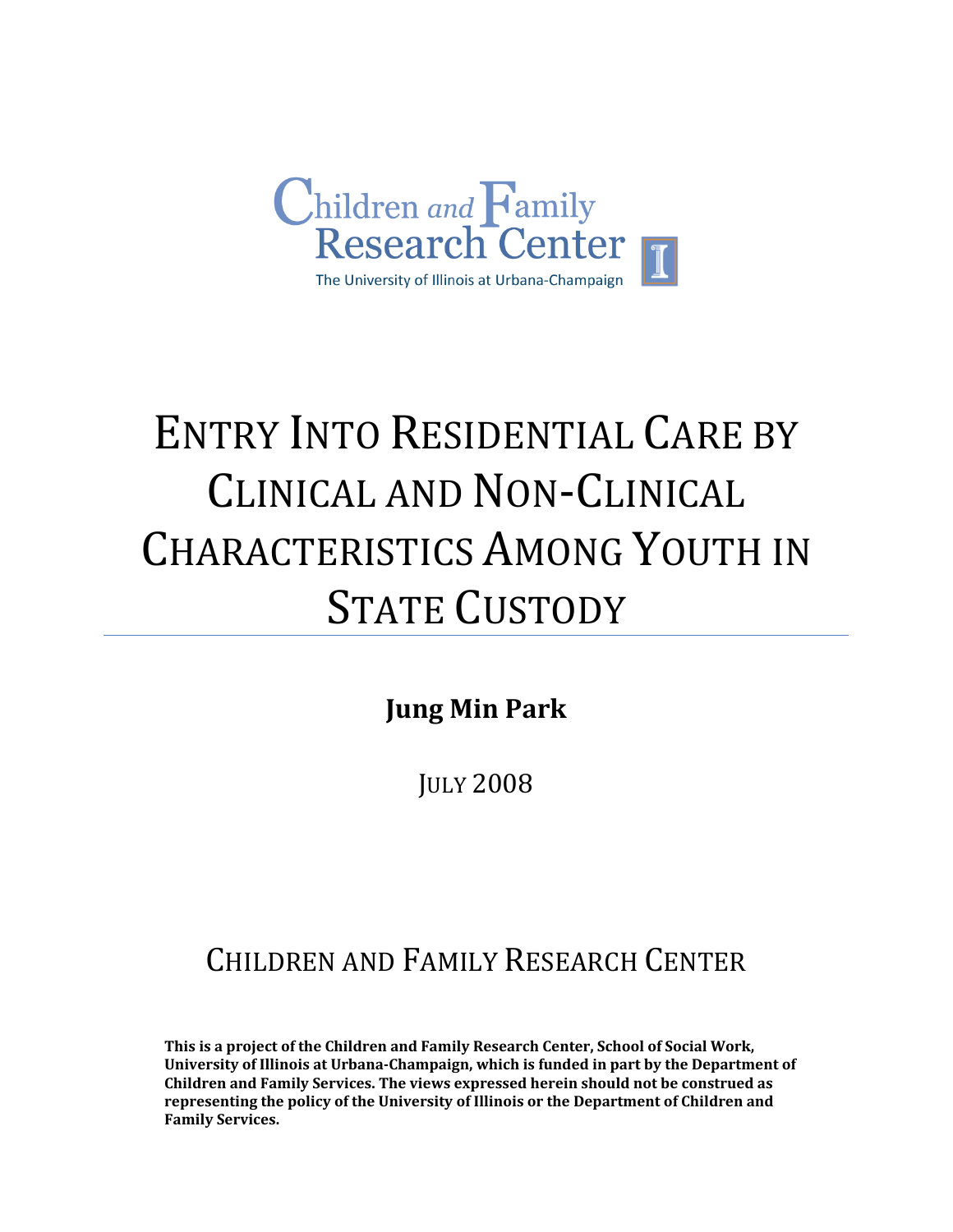# **Abstract**

This study examined the extent and correlates of entry into residential care among 672 children and adolescents in state custody who have experienced a psychiatric crisis. Overall, 36% of the sample were placed in residential care at some point after their first psychiatric crisis screening. Among the youth placed in residential care, 54% did so within 6 months of their first crisis screening, with an additional 18% between 6 and 12 months. Psychiatric hospitalization, older age, and type of child welfare placement, independent of psychiatric status, were associated with an increased risk for residential care placement. Having an inpatient psychiatric episode places children at greater risk for residential placement, suggesting that it would be efficient to develop diversion programs from residential placements within and immediately following psychiatric hospital episodes. Youth in psychiatric crisis may also benefit from efforts to include their families as part of the treatment process.

*Keywords:* residential care, youth in state custody, psychiatric crisis, hospitalization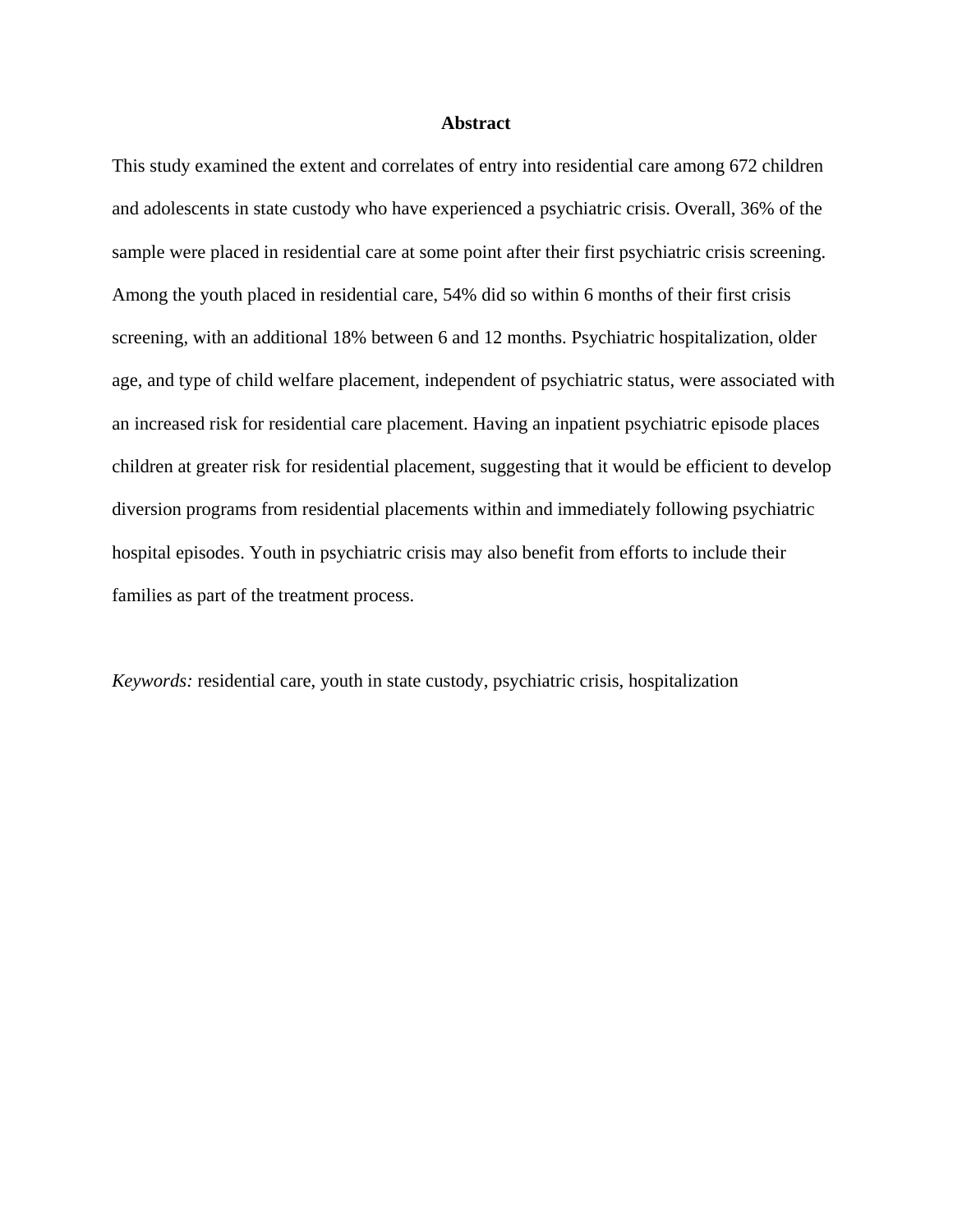# **Introduction**

Of 513,000 children and adolescents in out-of-home care from the U.S. child welfare system in 2005, 18% were in a residential or group care setting (U.S. DHHS, 2006). Residential care consists of a variety of types of programs, including community-based group homes, campus-based residential facilities, and secure facilities (Shireman, 2003). A residential treatment center is a key component of residential care programs in both public mental health service and child welfare systems and is defined as a "24-hr facility, not licensed as a hospital, which offers mental health treatment" (Burns et al., 1999, p. 209). Contained within a broad definition, however, are residential facilities that range from family-like group homes to psychiatric hospitals and juvenile detention centers (Leventhal, 2002). Residential care in this study is defined as congregate care facilities that serve as placements for state wards. Thus group homes and residential treatment centers are included but psychiatric hospitals are not.

Placement in residential care mainly aims to provide a safe living environment that can protect youth from his/her own dangerous behavior, protect others from youth dangerous behavior, or facilitate the treatment of the youth's emotional or behavioral problems (Wells & Whittington, 1993; Whittaker, 2004; Whittaker & Pfeiffer, 1994). Although widely regarded as a necessary placement option in any comprehensive continuum of care, residential care is both relatively restrictive and expensive, and its effectiveness has not been clearly specified (Burns et al., 1999; Farmer et al., 2004; Lyons, 2004).

Evidence on the benefits of residential care, even for children with serious mental disorders, is mixed. A follow-up of 123 adolescents with severe psychiatric problems reported that intensive, short-term residential treatment resulted in a clinically substantial improvement from admission to discharge and improvement was sustained for the year following discharge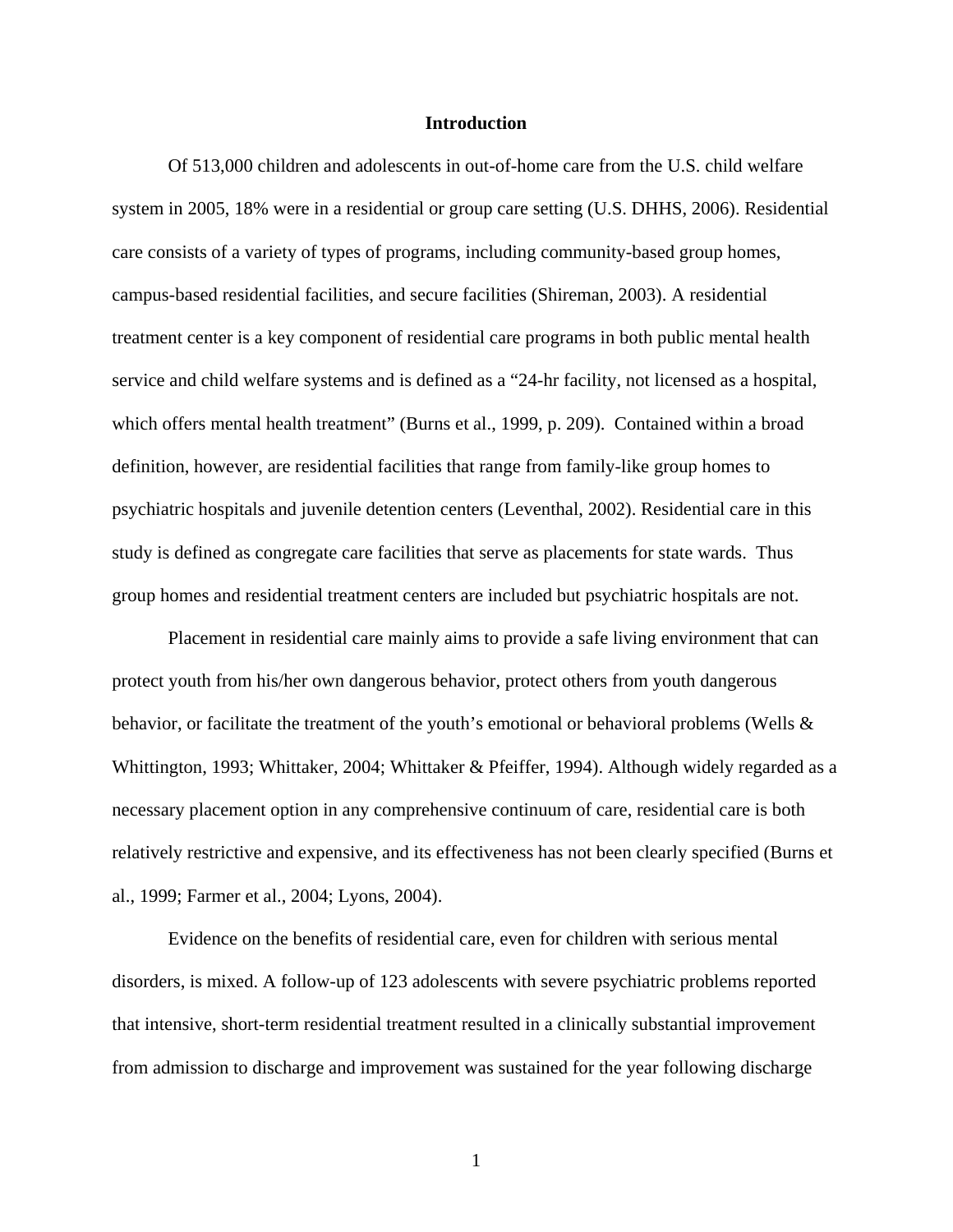(Leichtman et al., 2001). One statewide study found that residential treatment is effective at reducing high risk behaviors and psychotic symptoms but may exacerbate anxiety and hyperactivity (Lyons et al., 2001). Residential treatment has not been found to result in better clinical outcomes than community-based treatment for children with mental disorders (Barth, 2002; U.S. DHHS, 2000).

Residential care also is associated with considerable public costs. Residential care costs 6.6 times that of traditional foster care and more than twice that of treatment foster care (Barth, 2002). Care in residential treatment facilities costs between \$80,000 and \$350,000 per child annually (Lyons, 2004). As a consequence, although only 8% of youth who receive mental health services are in residential care nationally, they account for approximately 25% of total mental healthcare expenditures (Burns et al., 1999), with considerable variation by state. In California, the 8% of children in residential care account for 37% of out-of-home care expenditures for children in foster care (Barth, 2002).

The disproportionately high costs of residential care combined with the lack of consistent evidence regarding its effectiveness beg the question of how we can improve the matching of residential placements to the needs of youth. Any proposals for change in related policies and practices, however, should be informed by a careful description of youth most at risk for placement in residential care. Understanding predictors of residential placement can guide the development of interventions to divert youth to less restrictive and costly home- and communitybased alternatives or develop residential treatment models that more effectively address the needs of the youth who require this intensive level of care.

The fact that perhaps as many as a third of children in residential care may not meet criteria for a psychiatric disorder suggests that factors other than psychiatric need are associated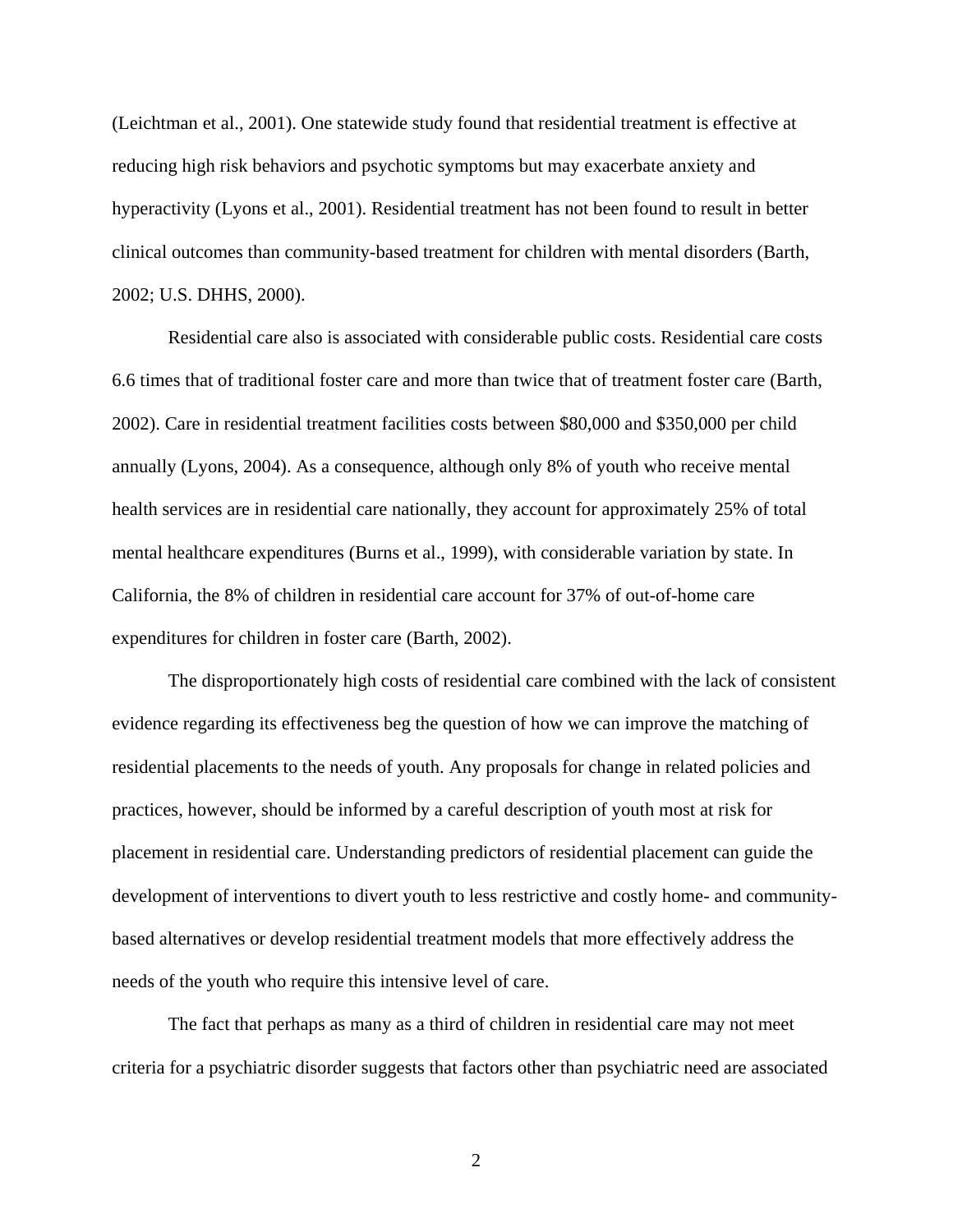with decisions to refer youth to these placements (James et al., 2006). Only a handful of studies have directly addressed this issue, however. Previous studies found that children in residential care are older, have had less placement stability (Breland-Noble et al., 2005; Wulczyn et al., 2003), and exhibit more behavior problems (Handwerk et al., 1998) than children in other types of out-of-home care, although differences in behavioral and cognitive functioning are no longer significant after age is taken into account (Barth, 2002). Interpretation of these findings is hampered by the studies' cross sectional design, which makes it difficult to determine characteristics preceding placement. A recent study has used a longitudinal design to identify predictors of residential placement among children in foster care. James et al. (2006), using data from the National Study of Child and Adolescent Wellbeing (NSCAW), found that among children in out-of-home care, those who were male, older, or had a greater behavioral and cognitive impairment were more likely to be placed in intensive and restrictive out-of-home care. While studies using NSCAW data have greatly increased our understanding of the experiences of children in foster care, this study was limited in several important ways. First, data were collected at four time points over a 36-month period and relied on caregiver report of activities occurring during the prior interval. Information was not collected concurrently on the everchanging clinical status of children, and validity was potentially biased by differential recall. In addition, the sample included children who already had been placed in residential settings.

The current study addresses some of these limitations by following a cohort of children in state custody who were at potential risk of placement in residential care because they were identified as having had a psychiatric crisis. Their clinical status, mental health services they received and placement experiences were noted whenever changes in any of these variables occurred. The objectives of the study were to examine 1) the frequency of residential care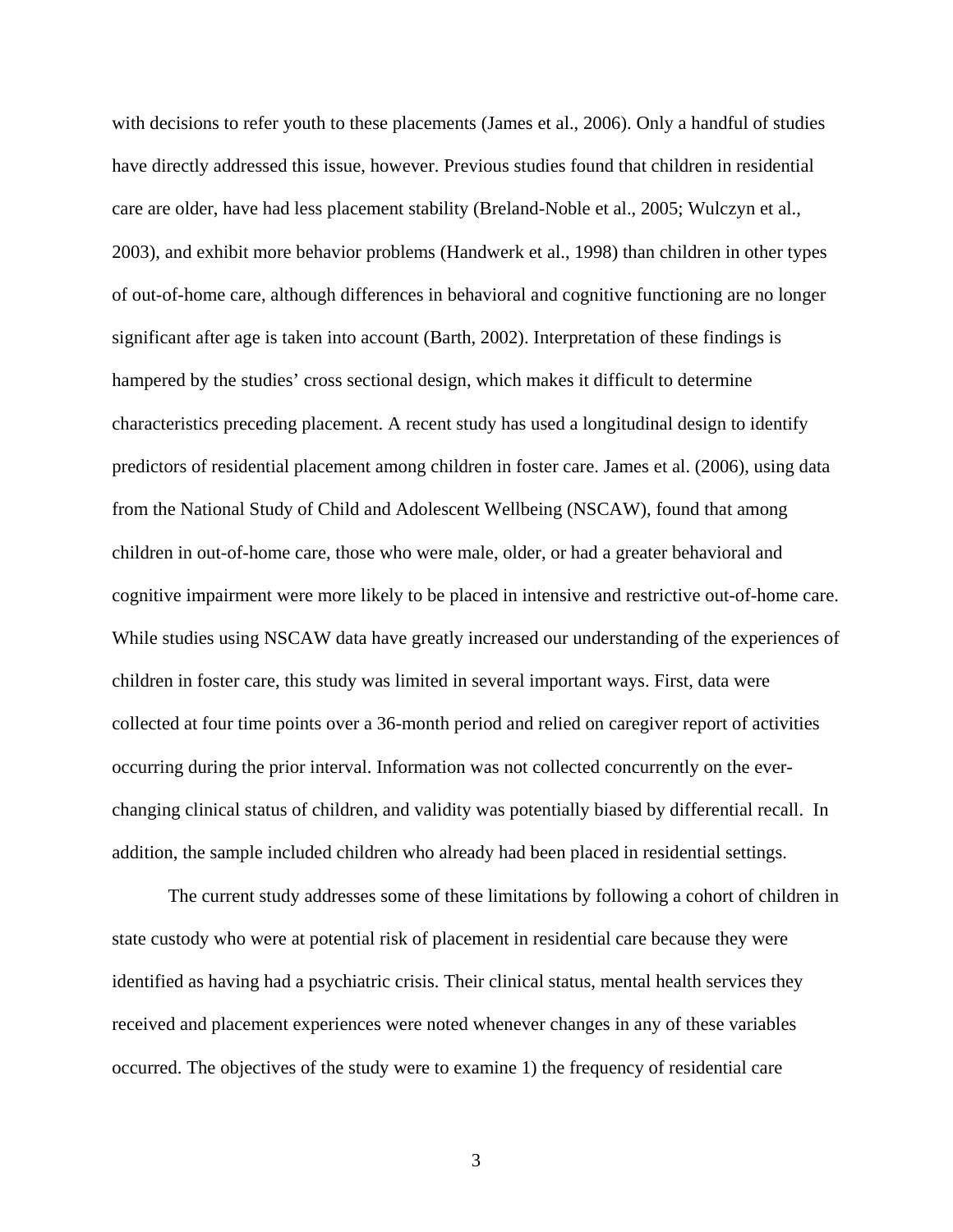placement among state wards that have experienced a psychiatric crisis, and 2) the independent effects of psychiatric status at the time of the psychiatric crisis (e.g., psychiatric symptoms, risk behaviors, level of functioning, comorbidity), psychiatric hospitalization, and placement characteristics on subsequent residential care placement.

# **Methods**

# Data Sources

The current study was conducted using two sources of data collected by the Illinois Department of Children and Family Services (DCFS). The first source of data was DCFS child welfare records, which include information on demographic characteristics (age, race, sex), allegations of maltreatment (report date, substantiation status), reasons for child welfare case opening, and placement dates and types.

The second source of data was the records of the Screening, Assessment and Support Services (SASS) program that provides screening and treatment to children who are at risk for psychiatric hospitalization. All children who are the legal/financial responsibility of the Illinois Department of Children and Family Services are eligible for the SASS program. Children are referred to SASS if they demonstrate a risk of self-harm or injury to others that might result in hospitalization. A SASS team screens the child using the Childhood Severity of Psychiatric Illness (CSPI) decision support tool to determine if the child could be stabilized in the community. SASS services include ongoing monitoring of hospitalized children, posthospitalization services, and intensive community treatment for children who do not meet admission criteria. The SASS program records provide information on children's symptoms and functioning, contextual factors and comorbidities, disposition of screening, date of services, and demographic characteristics.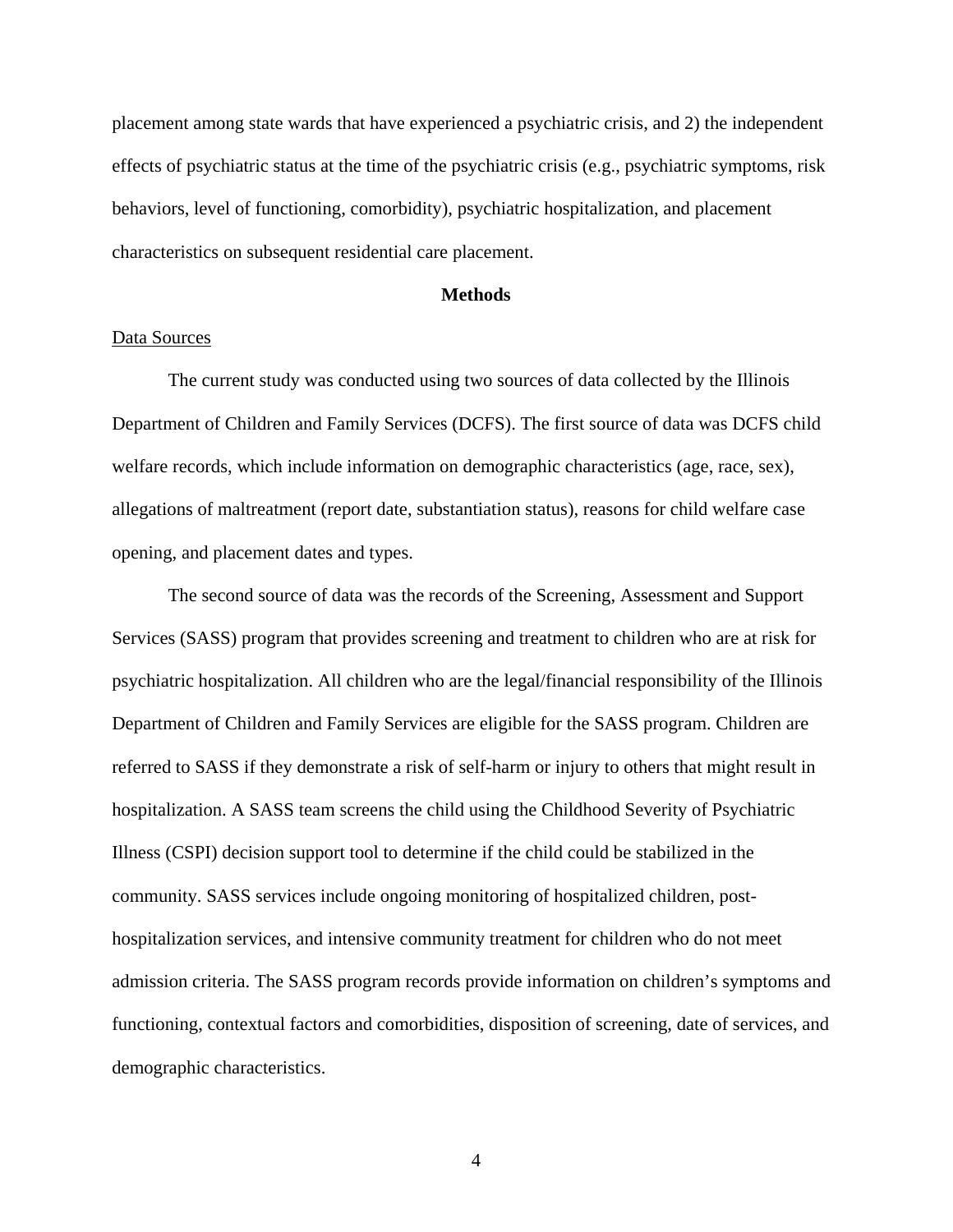# **Sample**

The sample included children and adolescents in state custody, who were the legal/financial responsibility of the child welfare agency in Illinois, were screened for the first time by the SASS program between July 1, 2001 and June 30, 2003, and had no history of residential care at the time of first SASS episode. Children and youth in the sample were mostly in non-kinship foster care (an arrangement in a licensed or approved foster family home), kinship foster care (a foster care living arrangement made among relatives or other adults who have a kinship bond with the child), and specialized foster care (a foster home where foster parents are provided specialized training and support services to care for children with special difficulties, usually significant emotional and behavioral problems) at the time of entry into the SASS program.

Of 2,066 children who met the first two criteria, 477 were not between the ages of 3 and 18 years and an additional 918 had a history of residential care before their first SASS episode; these 1,395 youth were excluded from the study, resulting in a sample of 672 children with 1,107 SASS episodes. Using child welfare records, subjects were followed from their first placement in out-of-home care until their case was closed or until June 30, 2005, the end of the observation period. Every individual in the sample was followed at least 2 years after their first SASS screening.

#### **Measures**

*Residential care* was defined as placement in a group home or institution setting through the child welfare system. Hospitalization was not counted as residential care. Placement in residential care was coded as a dichotomous variable regardless of the timing of the placement relative to the first SASS screening.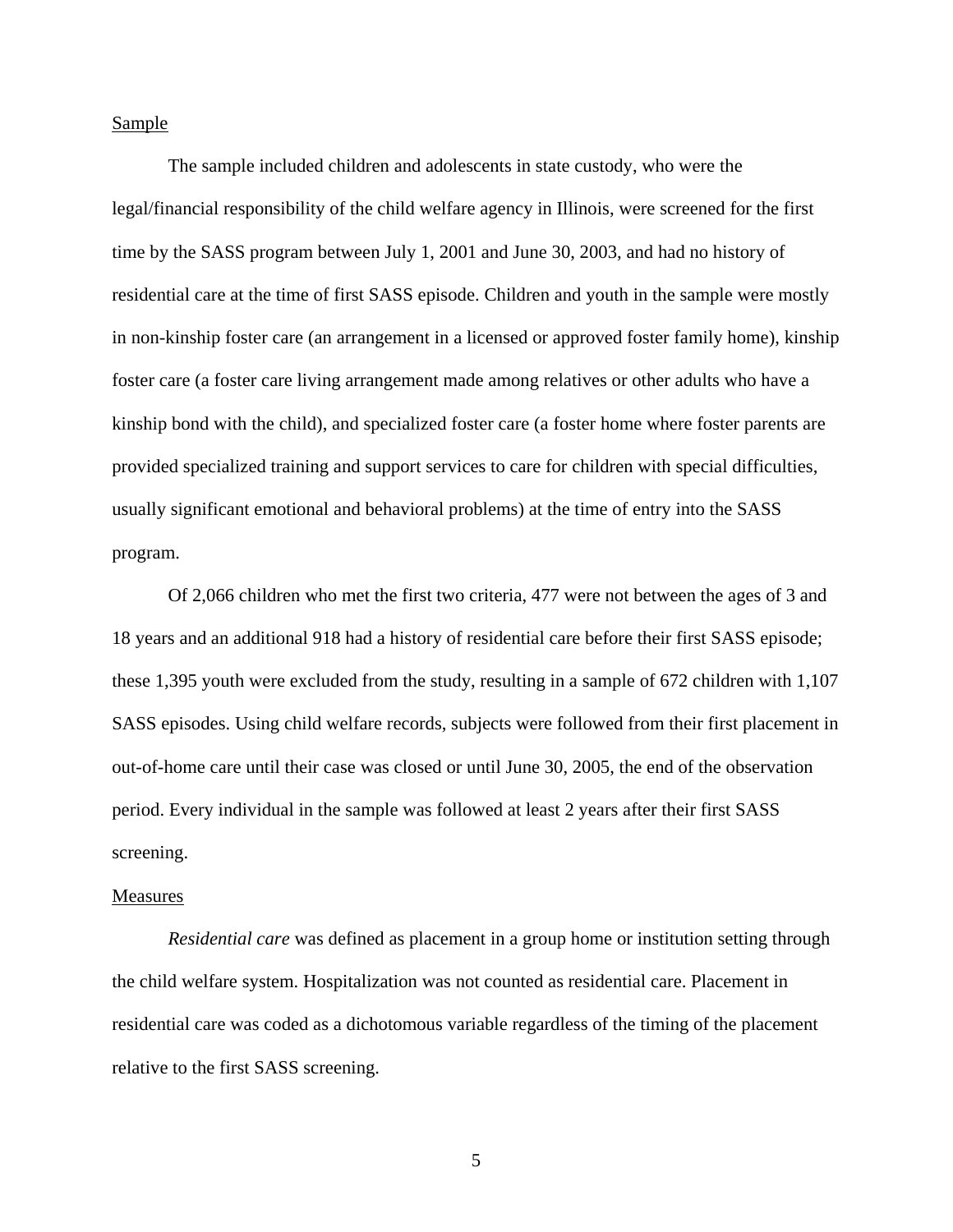*Symptoms and functioning* were measured at each crisis screening using the Childhood Severity of Psychiatric Illness (CSPI; Lyons, 2004), a standardized screening tool completed by SASS workers. When the SASS program receives a crisis phone call, program workers, many of whom are master's-level social workers, conduct a screening using the CSPI to determine whether the crisis can be stabilized by a referral to intensive community treatment instead of psychiatric hospitalization. The CSPI is a 27-item Likert-type rating scale with four anchored levels per item, from 0 (no evidence of disturbance) to 3 (acute or severe degree of disturbance). CSPI items measured five domains:

- 1) Symptoms, range: 0-21: neuropsychiatric disturbance, emotional disturbance, conduct disturbance, oppositional behavior, impulsivity, contextual consistency of symptoms, temporal consistency of symptoms
- 2) Risk of harm to self or others, range 0-15: suicide risk, danger to others, elopement risk, crime or delinquency, sexual aggression
- 3) Functioning, range 0-9: school dysfunction, family dysfunction, peer dysfunction
- 4) Psychiatric and medical comorbidity, range 0-18: adjustment to original trauma or separation, medical status, substance abuse, severity of abuse or neglect, sexual development, learning disability or developmental delay
- 5) System factors, range 0-18: caregiver's ability to provide supervision, caregiver's motivation for change, caregiver's knowledge of the child, placement safety, community capacity for individualized services, multi-system needs

Results from previous studies suggest that the CSPI can serve as a useful decision-support tool and is an accurate measure of children's mental health needs and outcomes (Leon et al., 2000; Lyons et al., 1998). The SASS program requires that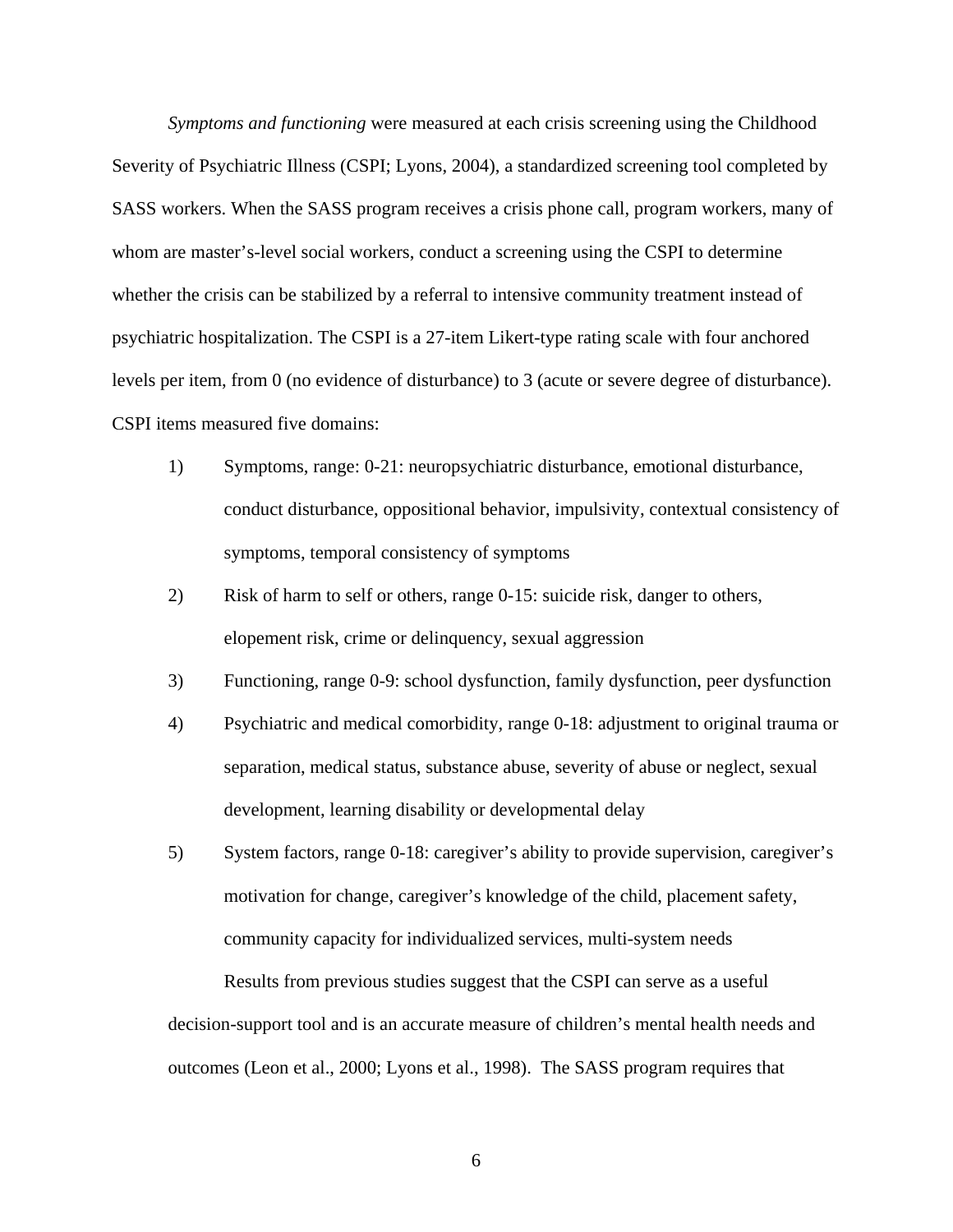program workers be certified in the use of the CSPI. All SASS workers are trained to a reliability of at least 0.70 (intraclass correlation). The statewide average reliability is approximately 0.80.

*Psychiatric hospitalization* was determined by an admission into inpatient psychiatric treatment following a SASS screening. This information was obtained from the SASS dataset.

*Number of SASS screening* was calculated as the sum of completed CSPI's during the observation period.

*Types of placement* at the time of or immediately preceding SASS assessment were classified as non-kinship foster home, kinship foster home, specialized foster care (this term in this study is interchangeable with treatment foster care and therapeutic foster care), and other types of care including home of adoptive or biological parent or subsidized guardianship. A small number of children resided at home of adoptive or biological parents at the time of SASS screening. Although none of these children were in substitute care settings, all were under the legal responsibility of the state child welfare system. These children are believed to be in transition, for example, temporarily returning to their parents or under monitoring of the child welfare system after achieving permanence. Because children could be in a different type of placement at each SASS screening, frequencies of placements are presented in the descriptive analyses, with the total equal to the total number of SASS episodes.

*Reasons for child welfare case opening* were categorized as physical abuse, neglect, sexual abuse, child behavior problem/parent-child problem, and other reasons such as pending investigation and dependent.

*Number of placements* was calculated by counting the number of changes in physical location of out-of-home care. Federal guidance defines a placement as "last(ing) more than 24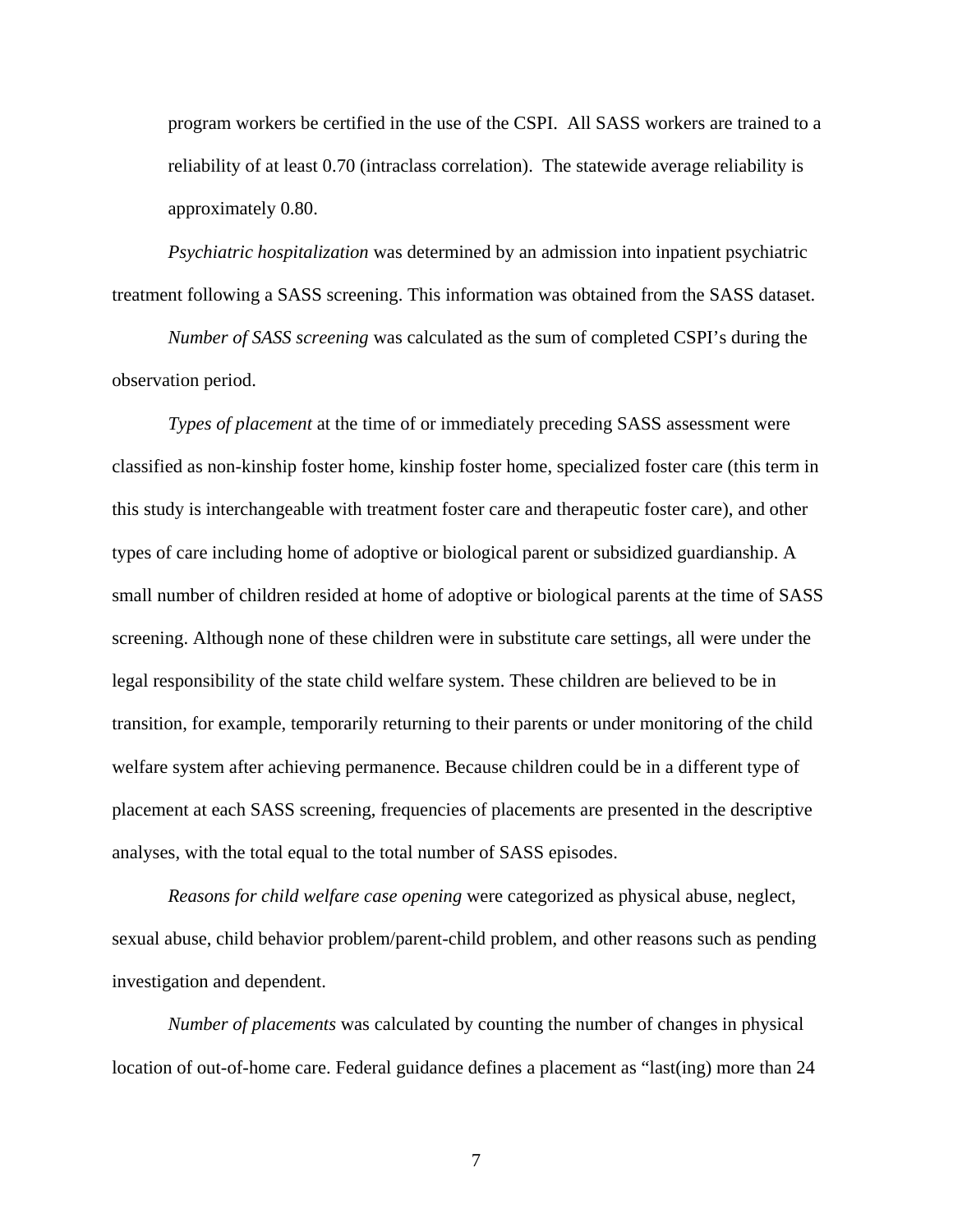hours while the child is in foster care under the placement, care or supervision responsibility of the State agency" (U.S. DHHS ACF, 2006). If a child moves from kinship foster care to specialized foster care, this constitutes two placements. Temporary living conditions, such as hospitalization for medical treatment, acute psychiatric episodes or diagnosis, respite care, and runaway episodes, were not counted as a placement.

 *Demographic characteristics* were abstracted from the child welfare records and included sex, age, race and ethnicity. Age at the time of first SASS episode was categorized as 3-6 years, 7-12 years, and 13-18 years. Race and ethnicity were classified as non-Hispanic African-American, Hispanic, non-Hispanic white, and other racial/ethnic group.

## Analyses

 Chi-square and t-tests were used to explore the bivariate relationships between covariates and placement in residential care. Rates of residential care placement were presented by the months since the first SASS assessment. Life-tables were also used to estimate hazard functions for residential care placement based on the time from the start of the first SASS episode to the placement or the end of the study period. A multivariate Cox proportional hazards model with time-constant and time-dependent covariates that changed at irregular intervals were used. Timedependent covariates, measured repeatedly over time, include psychopathology and functioning, psychiatric hospitalization, and type of placement. Time-constant covariates included reason for child welfare case opening and demographic characteristics. SAS 9.1 was used to conduct the analyses. A *p*-value of .05 was used to indicate statistical significance and 95% confidence intervals were reported for multivariate analyses.

# **Results**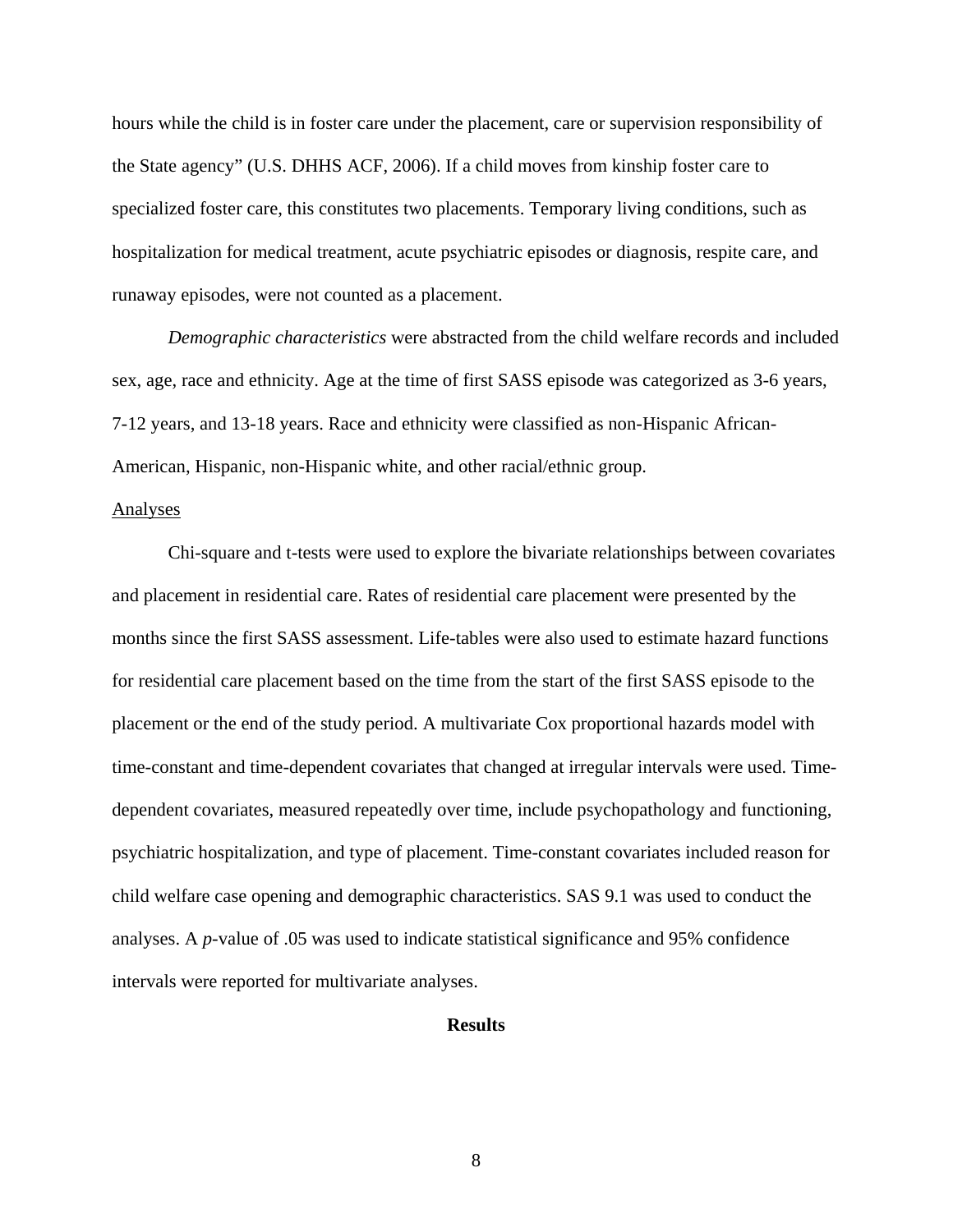As shown in Table 1, children between the ages of 7 and 18 comprised more than 91% of the sample. The vast majority of the children were non-Hispanic African-American or white with fairly even split between males and females. The main reason for child welfare case opening was neglect for approximately 55% of the children, followed by physical abuse for 22% of the sample. Almost 40% of the sample had more than one crisis screening. Two-thirds of the children experienced three or more placement changes during the observation period. Approximately 46% of the sample had a psychiatric inpatient treatment episode subsequent to crisis assessment during the study period. Over 46% of the sample were placed in non-kinship foster care at the time of the SASS screening, 20% in kinship foster care, 26% in specialized foster care, and 7% in other settings.

Table 1 also reports on the percentage of placement into residential care by each variable of interest. Overall, 243(36%) out of 672 children and adolescents were placed in residential care after their first SASS screening. Children between 13-18 years old had a substantially higher rate of residential care placement than others. Children who came to the child welfare system for reasons of child behavior issues were much more likely to be placed in residential care than any group of children coming to the system for reasons of physical abuse, sexual abuse, neglect or other reasons. Children with a history of psychiatric hospitalization were considerably overrepresented among those who entered residential care: while 40% of the sample received inpatient care following SASS screenings, the proportion was 60% in the group placed in residential care. The number of SASS screenings and placement type immediately preceding SASS assessment were close to statistical significance in their association with residential placement. Race/ethnicity, sex, and number of placement changes before SASS entry did not produce significant differences in residential care placement.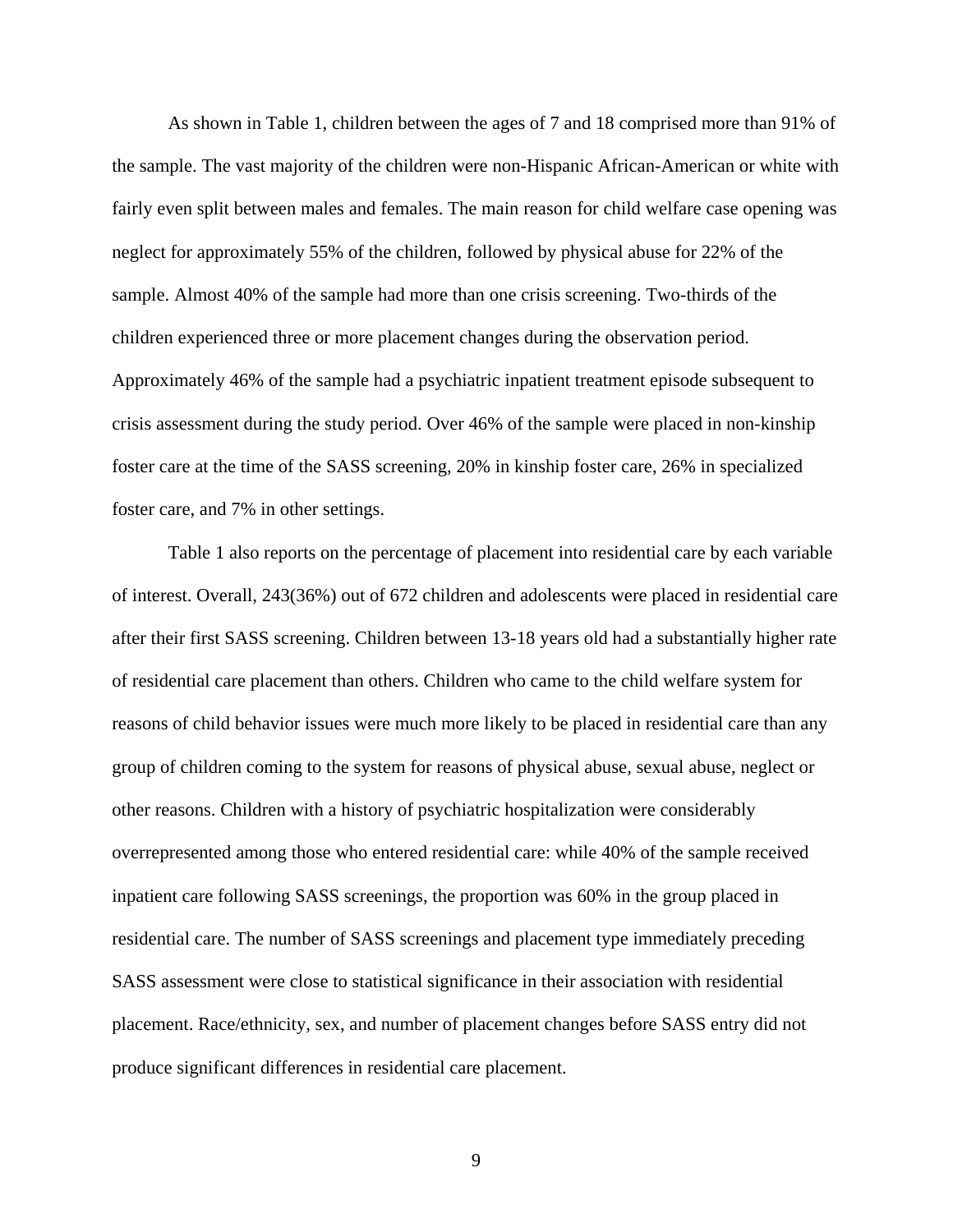Table 2 reports that compared to children not placed in residential care, those who were placed had higher levels of symptoms, risk of harm to self or others, functioning problems, psychiatric and medical comorbidity, and system-related problems. These differences between those who entered residential care and those who did not were statistically significant at the level of .01; however, the magnitude of the difference was relatively small.

 Figure 1 shows the proportions of residential care placement of the sample. Among youth who were placed in residential care following their first SASS screening, 54% did so within 6 months of their first crisis screening. The rate then declines, with an additional 18% in residential care between 6 and 12 months and an additional 12% between 12 and 18 months. Hazard functions also confirmed that the risk of residential care was highest during the first three quarters after the first crisis assessment (figure not shown).

 Table 3 shows the results of multivariate Cox regression analysis. None of the five domains of the CSPI was significantly associated with residential placement. Experiencing a psychiatric inpatient episode increased the risk of placement by 55%. Each increased year of subject's age was also associated with a 15% increased risk for residential placement. For children who entered the child welfare system mainly due to their behavior issues, the risk of residential placement was 90% higher than that of the physical abuse group. Children in kinship care had a 46% higher risk of placement than those in non-kinship foster care. Children in other type of care (i.e., under the care of a biological/adoptive parent or subsidized guardianship) were 2.2 times more likely to experience residential placement compared to children in non-kinship foster care.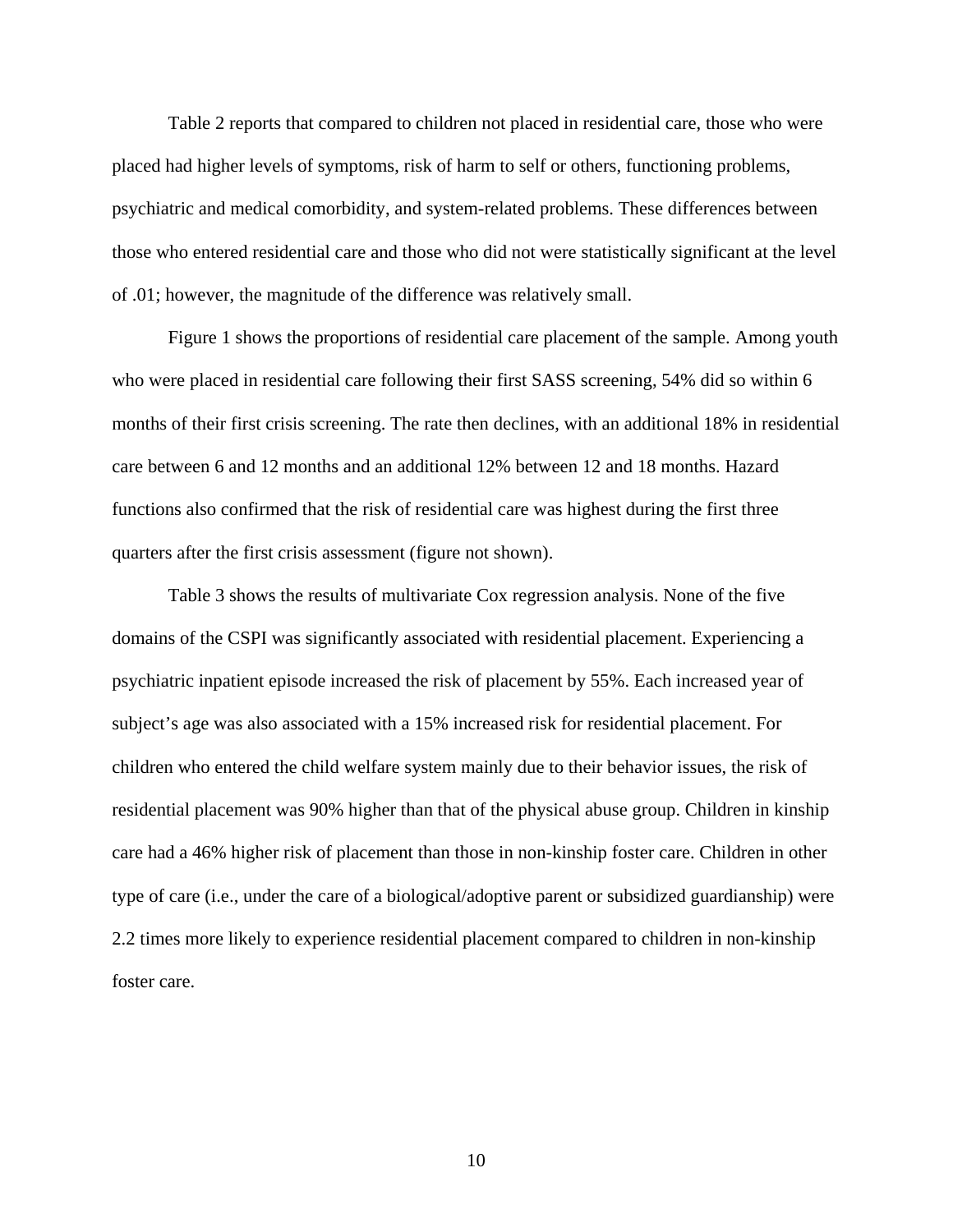# **Discussion**

Of youth in state custody who had no history of residential care before their first psychiatric crisis screening, 36% were subsequently placed in residential care. This percentage is considerably higher than 26% reported by James et al. (2006) whose study included treatment foster care and psychiatric hospitalization for the measure of residential care placement and whose sample included children who had already experienced placement in residential care settings. The higher proportion in the current study demonstrates that youth in state custody who exhibit psychiatric crisis are indeed at a great risk for placement in residential care.

Psychiatric hospitalization following a SASS screening was much more predictive of residential placement than symptoms and functioning among those referred to crisis screening. It may be that exogenous factors predict both hospitalization and residential placement, separate from the measured child characteristics. For example, parent's capacity to manage youth's behavior and availability of support services (i.e., community-based treatment) may affect the likelihood of a youth's hospitalization and entry into residential care. Previous studies reporting that caregiver's knowledge of children and multi-system needs are inversely associated with children's admission to psychiatric hospital (He et al., 2004) and psychiatric hospitals are closely linked to children's entry into residential care (Lyons, 2004) provide some evidence for this conclusion. An exploratory post hoc analysis of the sample using a model based on symptoms and risk behaviors to examine whether a child was in need of psychiatric hospitalization showed that among youth without a need of hospitalization, approximately 24% were hospitalized, and for those in need of hospitalization, 29% did not receive inpatient care. These results suggest that factors other than symptoms and risk behaviors play a role in youth' hospitalization and it is likely that those factors are also associated with a youth's subsequent entry into residential care.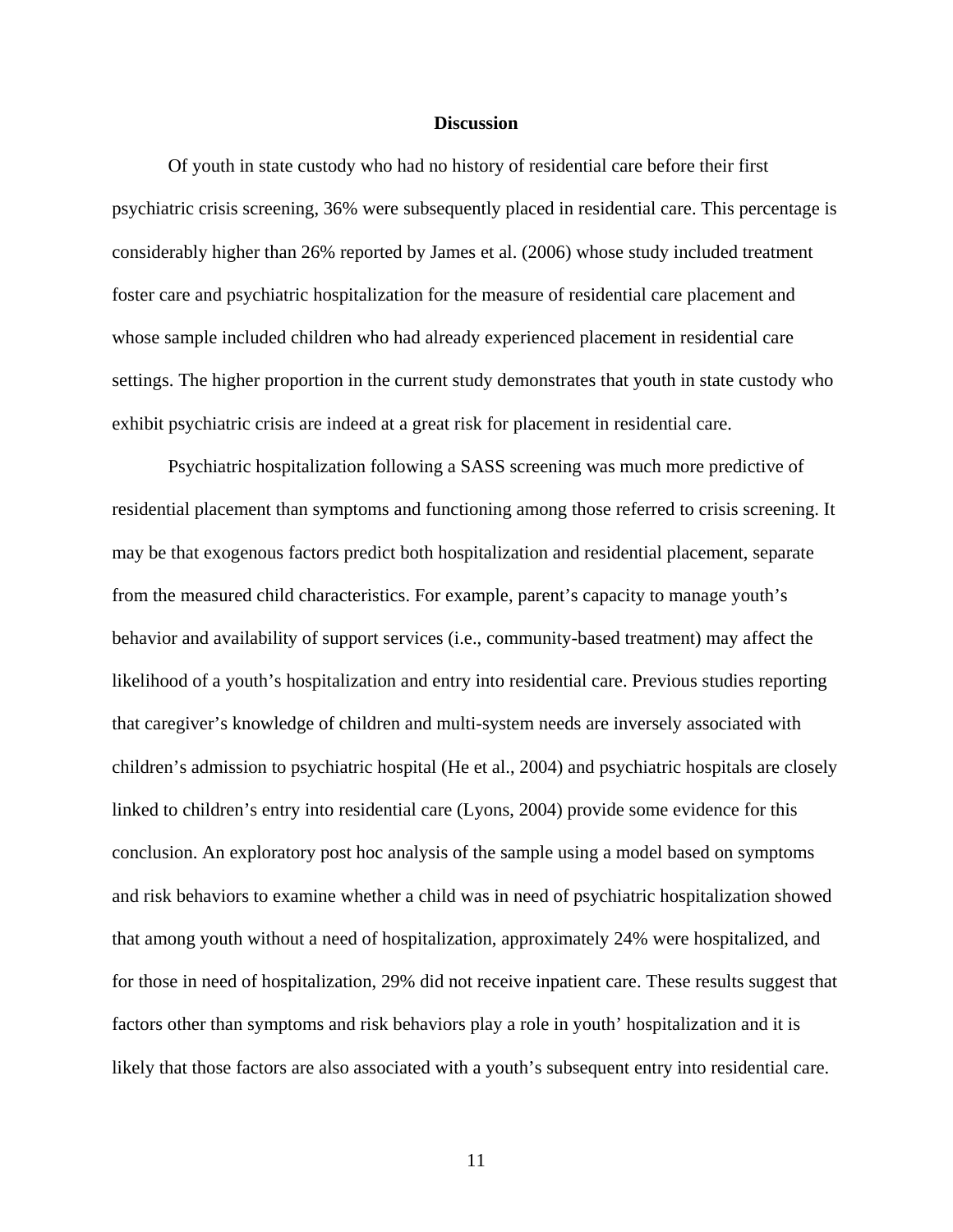However, it is possible that the clinical profile of children and youth change over time and how they appear in crisis may not reflect their ongoing needs.

Another interpretation is that when making decisions about placements, child welfare professionals take hospitalization history into account as an indicator of need for residential treatment. Hospitalization may, therefore, place youth at greater risk for residential placement because of how it is perceived by those making placement decisions. There is anecdotal evidence that hospitalizations were used in this way. In fact, after this cohort of children and youth, DCFS changed how decisions were made to place children and youth in residential care by implementing a team decision-making model referred to as Child and Youth Investment Teams. These teams use a structured assessment, the Child and Adolescent Needs and Strengths (CANS; Lyons, 2004) to ensure that the placement decision is based on the child or youth's current needs and not historical patterns of service receipt.

Finally, hospitalization may have unintended adverse effects, causing placement disruptions, exacerbating symptoms and risk behaviors, or shaking caregivers' confidence in their ability to manage a child or youth's behavior resulting in more restrictive placements.

For the sample of the current study, children referred for a crisis screening, the measures of symptoms, risk behaviors, and functioning problems did not have a significant predictive power for residential placement. This finding is in contrast with previous studies showing an association between youth in out-of-home care who have more severe behavior problems or mental health needs and a youth's entry into residential care (Friman et al., 1993; Handwerk et al., 1998; James et al., 2006). This discrepancy is in part because, unlike previous studies that looked at youth in out-of-home care, the current study focused on youth in state custody who were referred for a crisis screening. In addition, note that while statistically significant, the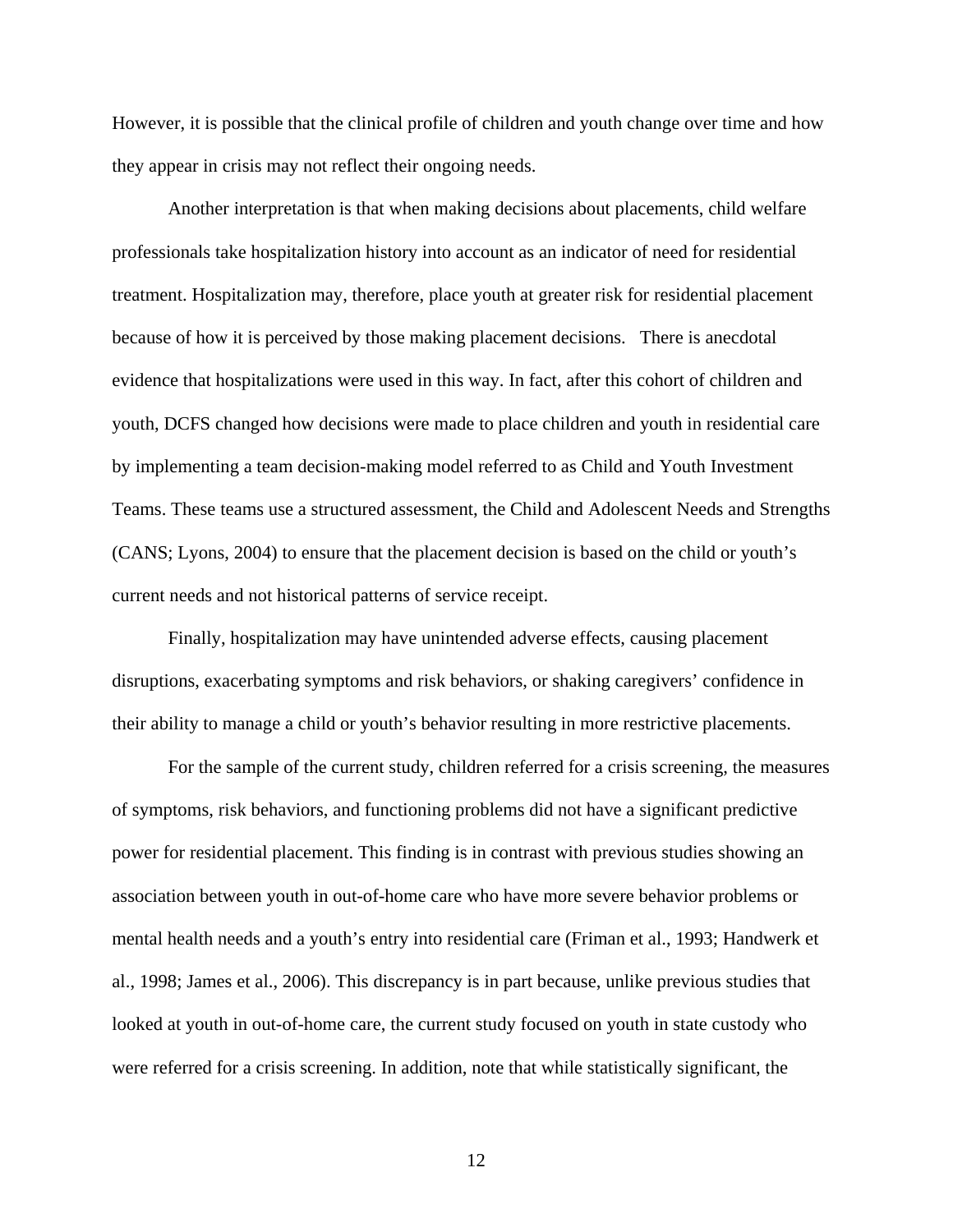differences in the five CSPI domains between those who did and did not enter residential care were quite small. While children who receive a crisis screening have a different level of need for hospital admissions, many of those children and their families may have a great need for crisis services for better coping with children's problems, which can obviate the need for placing children into an intensive, restrictive treatment setting.

Other findings also point to the role of non-clinical factors in predicting residential placement. For example, the association of older age with residential placement might result from less availability of foster homes and a less likelihood of family reunification and adoption for older children. Residential placement, therefore, may be one of a more limited number of options available to older children.

Although the number of children who enter the child welfare system mainly due to their behavior issues is relatively small, they are much more likely than others to end up in residential care. These children and their families are likely to benefit from support services (i.e., intensive community care, including mentoring and respite services) and home-based crisis services in obviating their need for residential care. However, it is possible, perhaps even likely, that these youth often represent families who have already tried community options and having failed to adequately address the needs of their child, have sought giving up custody in order to obtain residential treatment services. The use of giving up custody of your child in order to obtain access to residential treatment is an important and controversial issue (U.S. GAO, 2003). It will be very important to understand what community based interventions have been attempted with these youth before their parents are forced into such a difficult decision.

A higher risk of residential placement associated with kinship foster care compared with non-kinship foster care might be related to the differences in familial characteristics and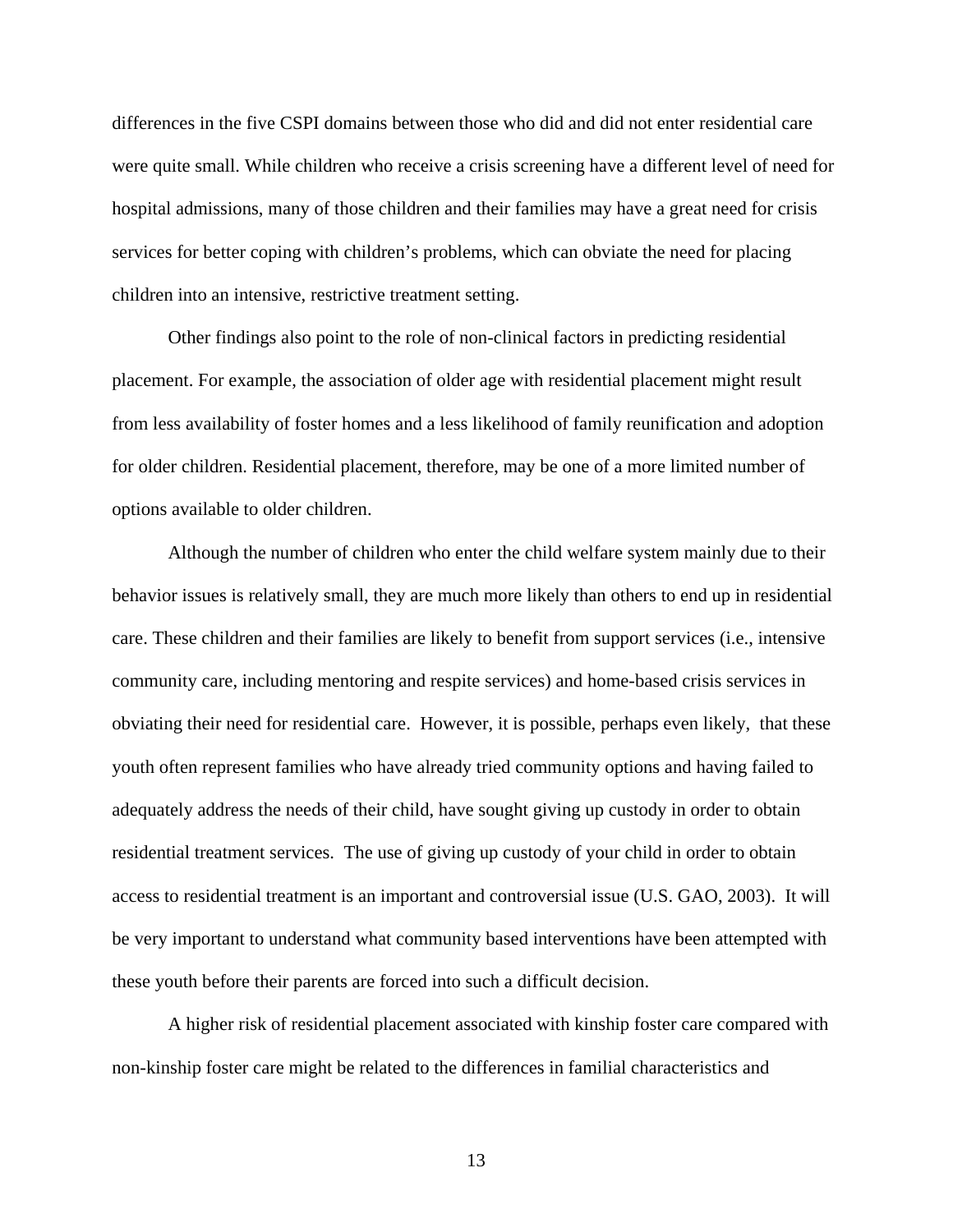socioeconomic status between the two types of foster home. Evidence showed that kinship caregivers have fewer resources and receive less training and support services than their nonkinship counterparts (see Cuddeback, 2004 for review) and they also have age and health limitations (Terling-Watt, 2001). It is possible that kinship foster parents have less capacity to care for children with special needs. In addition, kinship caregivers' less likelihood of following through with services for children as pointed out by Gleeson and Philbin (1996) may exacerbate the symptoms of children in kinship care that leads to the children's placement in intensive care settings.

An excess risk associated with 'other' type of placement is troubling, given that most children in this group were residing with their biological/adoptive parent' home. The family of origin may continue to have problems that led their children to be removed. Caregivers of children in these types of care may have less parenting skills and greater need for supports. Parents of those children returned to their families or adopted may find difficulty in managing the children's behavior problems or emotional disturbances, or they allow the child welfare agency to provide more intensive services, such as residential treatment, to their children that they might not otherwise afford. Obtaining information on caregivers' service needs along with assessment of children's needs seems critical for more effective service planning.

# Limitations

Several study limitations should be noted. First, this study is based on data from one state. Child welfare and children's mental health systems vary across states, limiting the generalizability of the findings of the current study. Second, there is limited information on the reasons for request of or referral for SASS screening, particularly reentry into the SASS program. There may be factors other than psychiatric need associated with the number of times a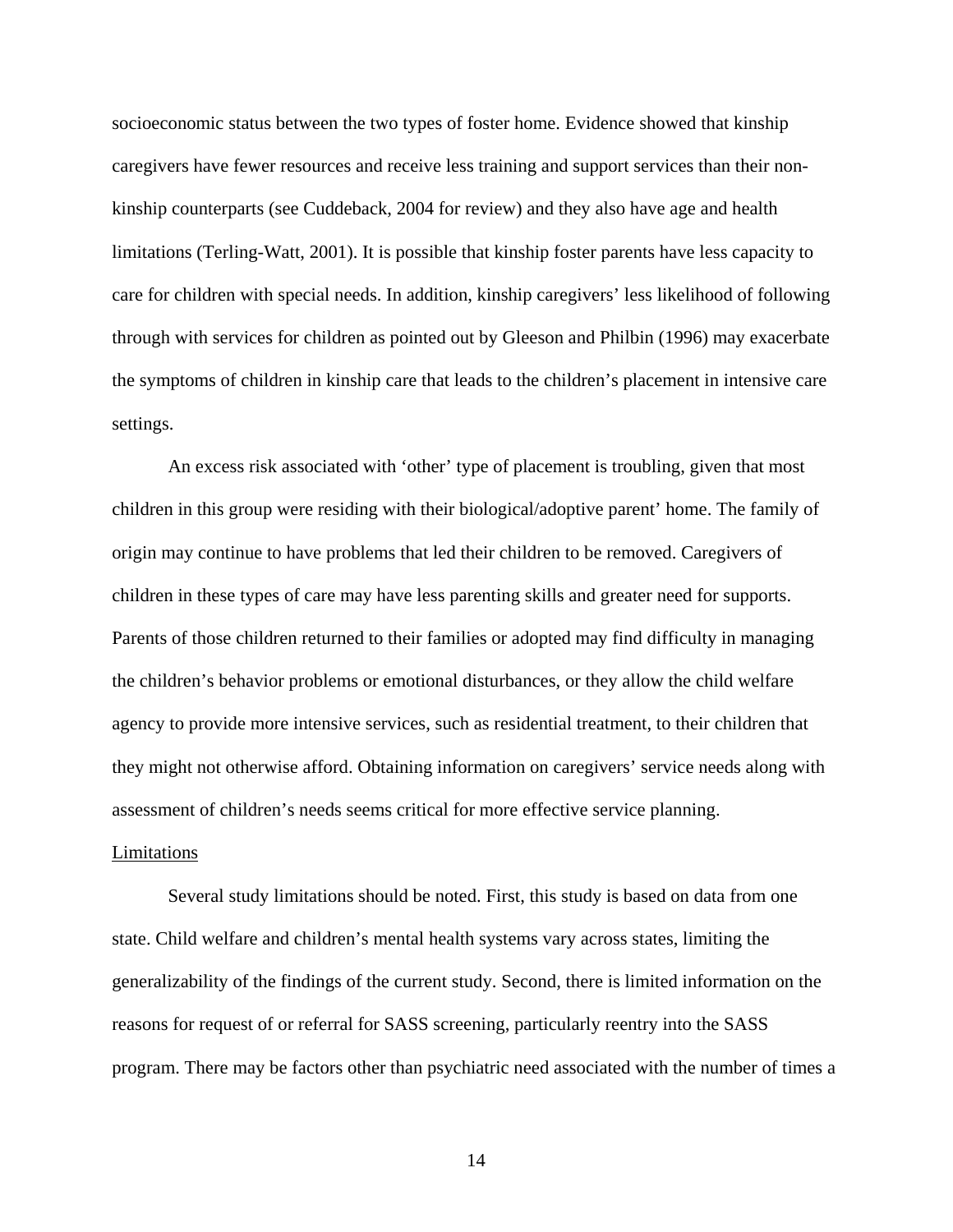child is brought for screening. It may be these factors, rather than need *per se,* that are associated with youth residential placement. Finally, the extent of psychiatric crisis and level of functioning were measured when a SASS assessment was conducted, and the timing of SASS assessment did not usually coincide with that of residential placement. It is possible that symptoms change over time and the crisis presentation may be different than the presentation at time of placement in residential care.

## Clinical Implications

 It appears that psychiatric hospitalization, independent of the severity of symptoms at the time of crisis screening, is a risk factor for future residential placement. Thus, it would be efficient to develop diversion programs from residential placements within and immediately following psychiatric hospital episodes of care. The higher risk for residential care placement during the first several months after crisis assessment suggests that any interventions to decrease the need for residential care would be more effective if implemented immediately following the crisis screening rather than later on. In addition, efforts to prevent unnecessary hospitalizations would reduce demand for residential care placements. Both mental health and child welfare professionals need to be aware of the excess risk for residential care among state wards in psychiatric crisis and make efforts to include their biological, adoptive, or foster families as part of the treatment process. Clinicians might also need to help families access community-based, prevention oriented services available through both the public mental health and child welfare systems. The findings of this study on both clinical and non-clinical characteristics of state wards in psychiatric crisis can be used to reduce the likelihood of unnecessary placement into residential care and provide knowledge to develop more effective treatment programs for those entering residential care.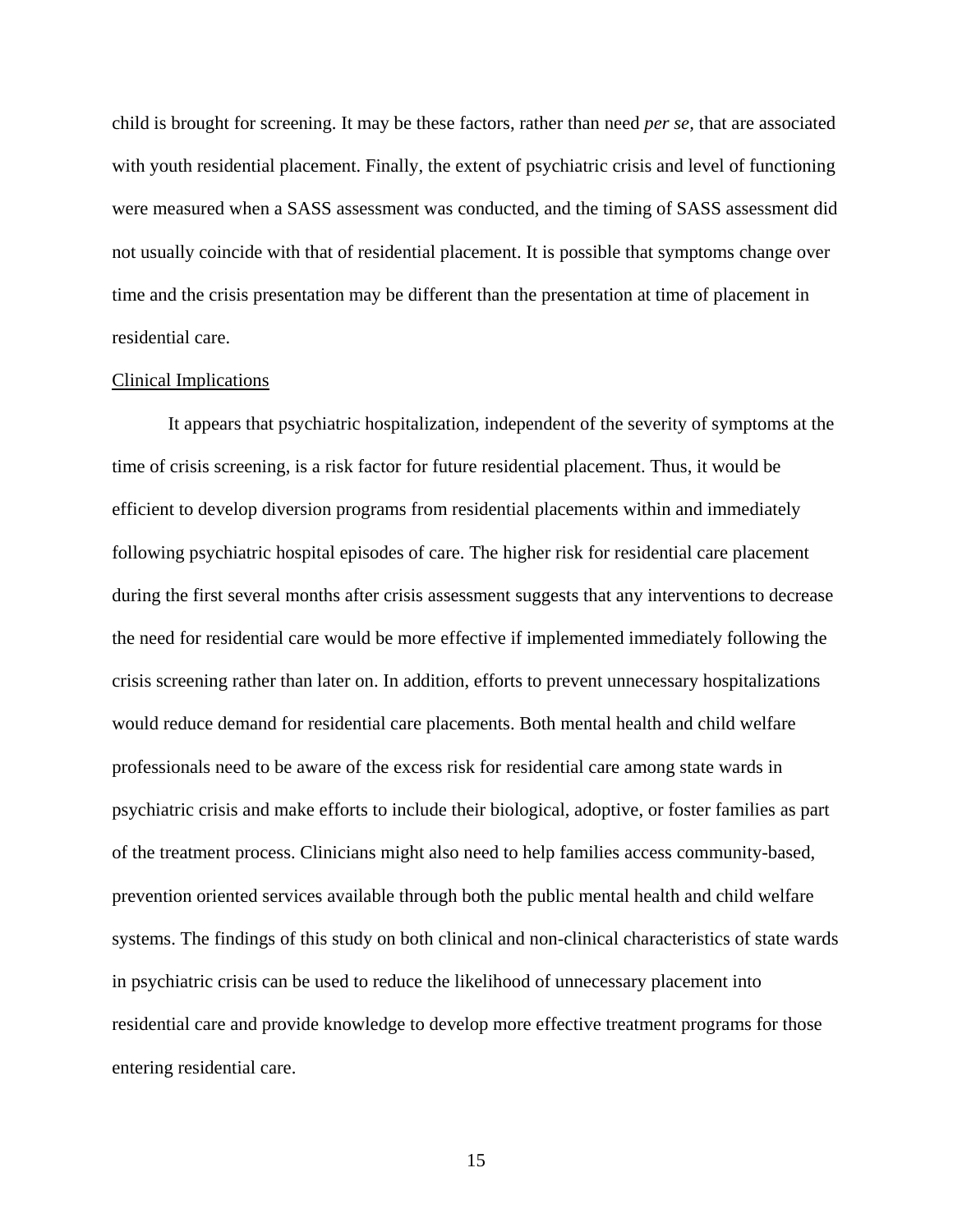|                                             |             |      | Residential care placement |      |            |
|---------------------------------------------|-------------|------|----------------------------|------|------------|
|                                             | Total       |      | $(n=243)$                  |      |            |
|                                             | $\mathbf n$ | $\%$ | $\mathbf n$                | $\%$ | $p$ -value |
| Age (mean=11.6, SD=3.6)                     |             |      |                            |      |            |
| 3-6 years                                   | 56          | 8.3  | 9                          | 3.7  | < .001     |
| 7-12 years                                  | 281         | 41.9 | 64                         | 26.3 |            |
| 13-18 years                                 | 335         | 49.8 | 170                        | 70.0 |            |
| Race/ethnicity                              |             |      |                            |      |            |
| African American (Non-Hispanic)             | 327         | 48.7 | 126                        | 51.9 | 0.26       |
| Hispanic                                    | 36          | 5.4  | 15                         | 6.2  |            |
| White (Non-Hispanic)                        | 297         | 44.2 | 100                        | 41.2 |            |
| Other racial/ethnic group                   | 12          | 1.8  | $\mathfrak{2}$             | 0.8  |            |
| Sex                                         |             |      |                            |      |            |
| Male                                        | 340         | 50.6 | 126                        | 51.9 | 0.62       |
| Female                                      | 332         | 49.4 | 117                        | 48.2 |            |
| Reason for child welfare case opening       |             |      |                            |      |            |
| Physical abuse                              | 149         | 22.2 | 50                         | 20.6 | < .001     |
| Neglect                                     | 369         | 54.9 | 123                        | 50.6 |            |
| Sexual abuse                                | 13          | 1.9  | 5                          | 2.1  |            |
| Child behavior problem/parent-child problem | 33          | 4.9  | 23                         | 9.5  |            |
| Other reasons                               | 108         | 16.1 | 42                         | 17.3 |            |
| No. SASS screening                          |             |      |                            |      |            |
| $\,1$                                       | 417         | 62.1 | 137                        | 56.4 | $0.06\,$   |
| $\sqrt{2}$                                  | 154         | 22.9 | 62                         | 25.5 |            |

Table 1. Sample characteristics and rates of residential placement during the study period (N=672)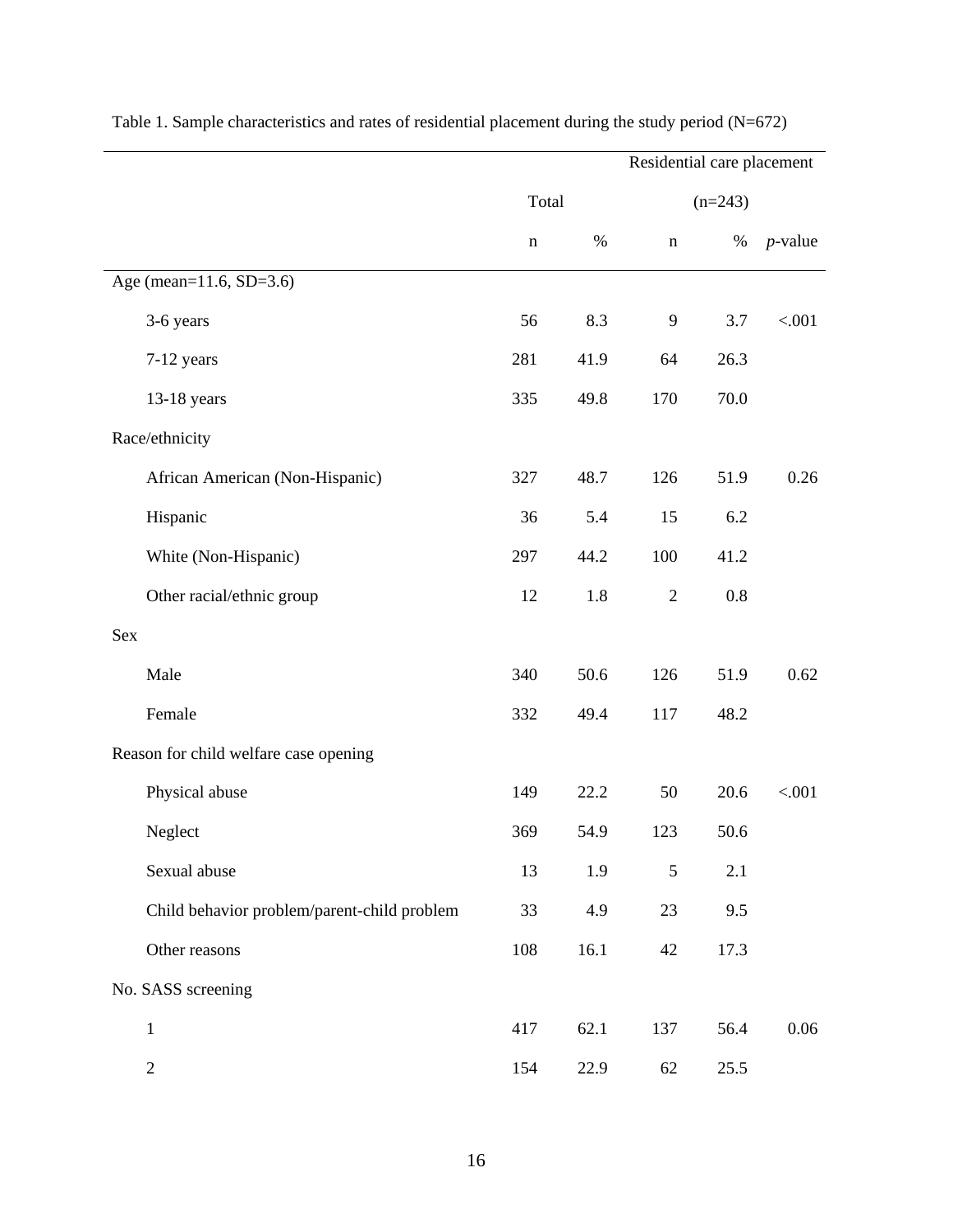|           | 3 or more                                          | 101 | 15.0 | 44  | 18.1 |        |
|-----------|----------------------------------------------------|-----|------|-----|------|--------|
|           | No. placement changes (mean = $4.7$ , SD = $3.7$ ) |     |      |     |      |        |
| 2 or less |                                                    | 216 | 32.1 | 77  | 31.7 | 0.85   |
| 3 or more |                                                    | 456 | 67.9 | 166 | 68.3 |        |
|           | Inpatient care following SASS screening            |     |      |     |      |        |
| Yes       |                                                    | 310 | 46.2 | 146 | 60.0 | < .001 |
| No        |                                                    | 361 | 53.8 | 97  | 40.0 |        |
|           | Placement type immediately preceding SASS          |     |      |     |      |        |
|           | screening $(N=1,107)$                              |     |      |     |      |        |
|           | Non-kinship foster care                            | 511 | 46.2 | 181 | 41.7 | 0.07   |
|           | Kinship foster care                                | 223 | 20.1 | 90  | 20.7 |        |
|           | Specialized foster care                            | 291 | 26.3 | 124 | 28.6 |        |
|           | Other settings                                     | 82  | 7.4  | 39  | 9.0  |        |
|           |                                                    |     |      |     |      |        |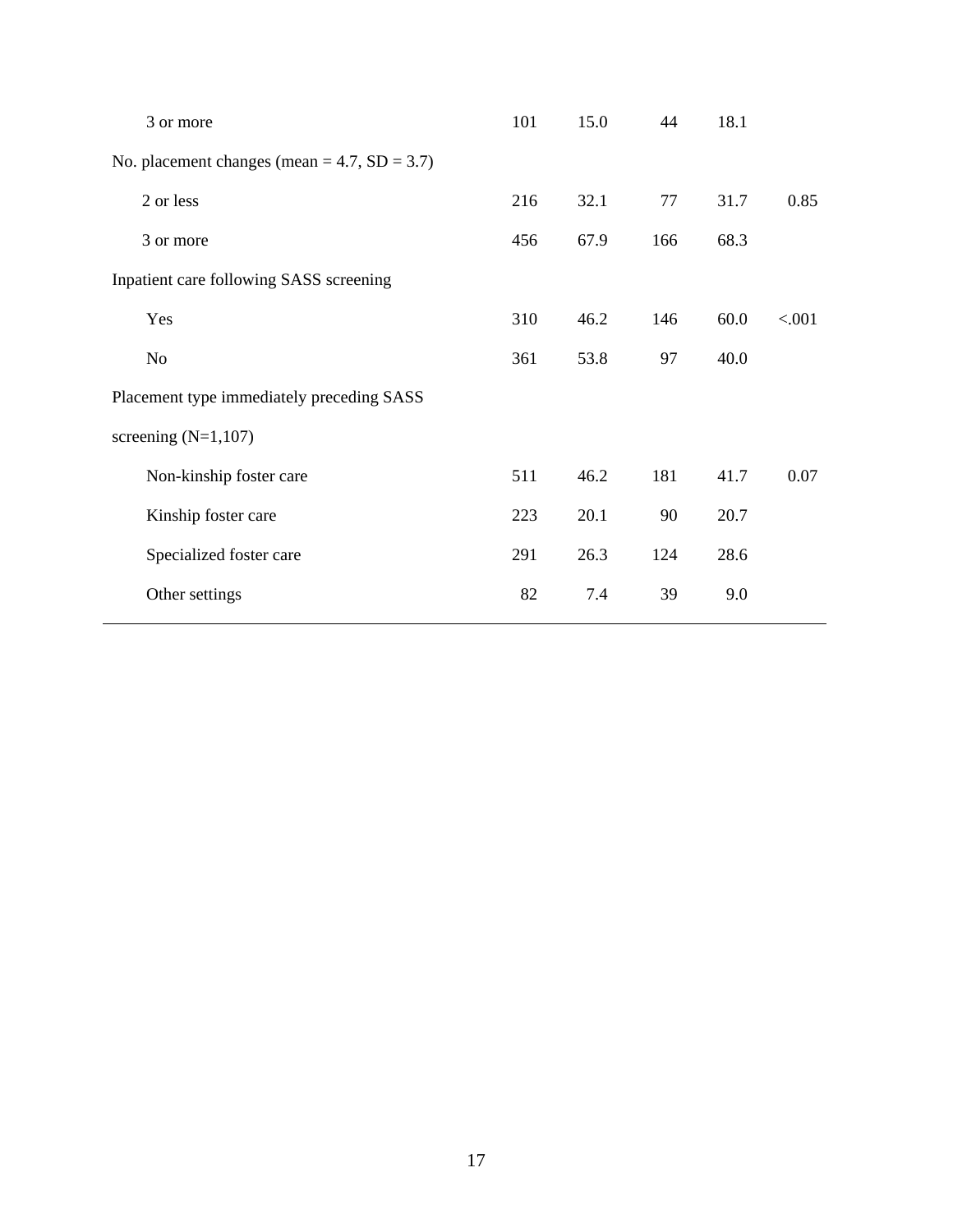|                                     | Residential care placement |                              |           |            |  |
|-------------------------------------|----------------------------|------------------------------|-----------|------------|--|
|                                     | Total                      | N <sub>o</sub><br><b>Yes</b> |           |            |  |
|                                     | $(N=1,107)$                | $(n=434)$                    | $(n=673)$ |            |  |
|                                     | mean(SD)                   | mean(SD)                     | mean(SD)  | $p$ -value |  |
| Symptoms                            | 8.5(3.6)                   | 9.2(3.6)                     | 8.3(3.7)  | < .001     |  |
| Risk of harm to self or others      | 2.8(2.1)                   | 3.4(2.3)                     | 2.6(2.1)  | < .001     |  |
| Functioning problems                | 3.7(2.1)                   | 4.0(2.3)                     | 3.5(2.1)  | < 01       |  |
| Psychiatric and medical comorbidity | 3.7(2.2)                   | 4.0(2.3)                     | 3.6(2.2)  | .01        |  |
| System factors                      | 2.6(3.2)                   | 3.2(3.6)                     | 2.5(3.1)  | < .001     |  |

Table 2. Symptoms, risk of harm to self or others, functioning problems, comorbidity, and system factors by subsequent residential care placement status for 1,107 SASS episodes of 672 children and adolescents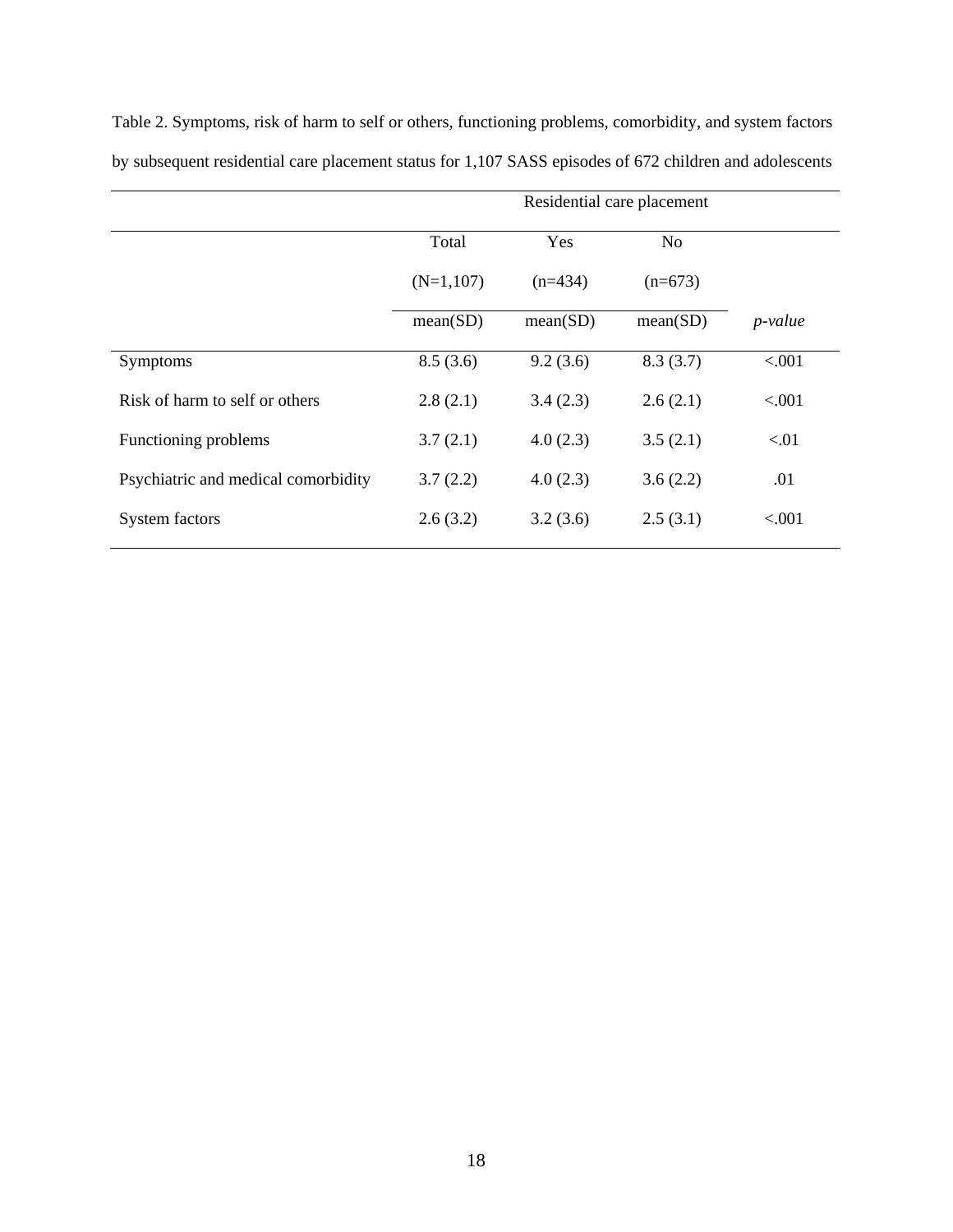

Figure 1 Percentage of residential care placement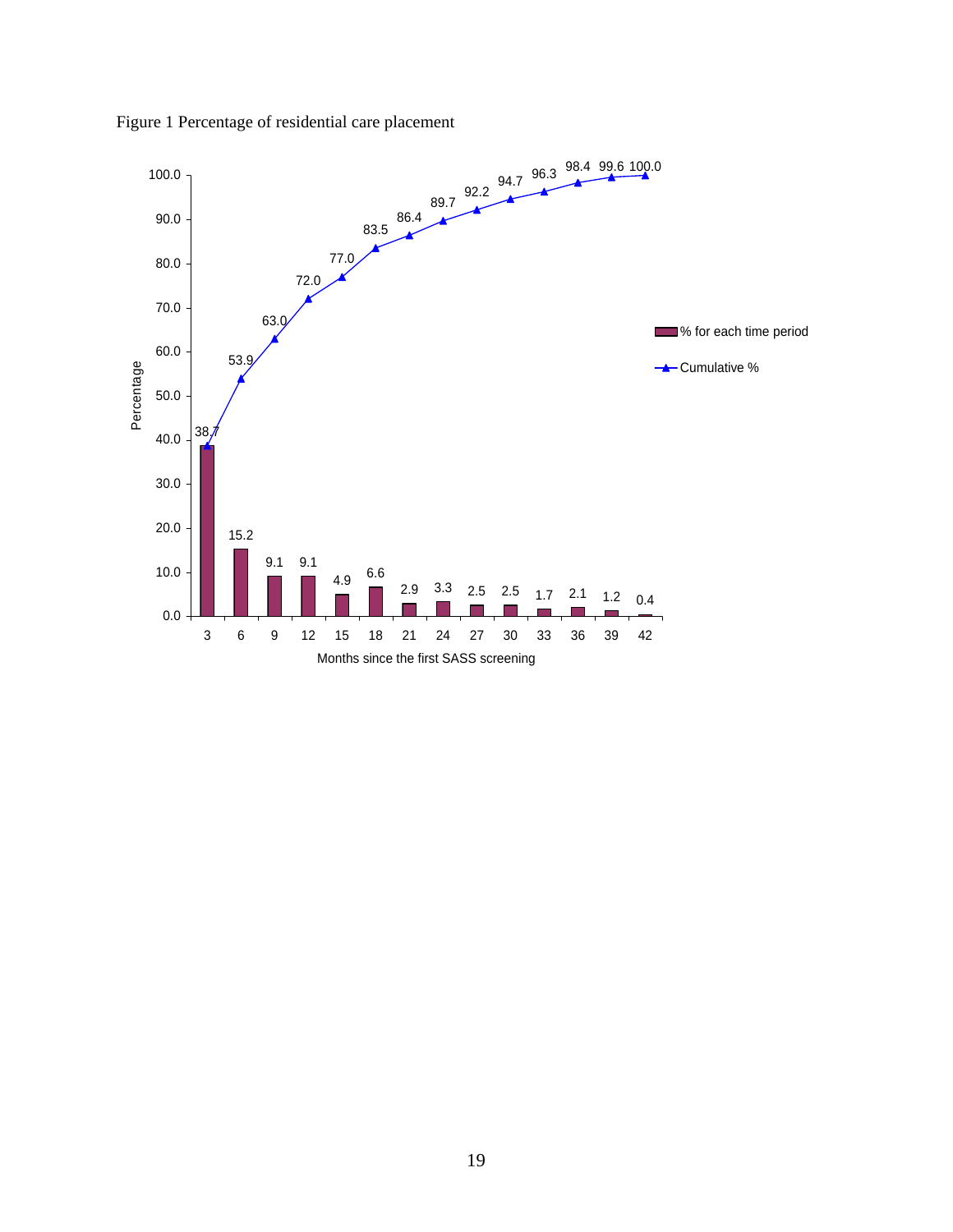| <b>Independent Variables</b>                   | Risk ratio | 95% CI        | $p$ value |
|------------------------------------------------|------------|---------------|-----------|
| Symptoms                                       | 1.04       | $0.99 - 1.09$ | 0.11      |
| Risk of harm to self or others                 | 1.07       | $0.99 - 1.15$ | 0.08      |
| Functioning problems                           | 1.04       | $0.96 - 1.11$ | 0.34      |
| Psychiatric and medical comorbidity            | 0.98       | $0.91 - 1.05$ | 0.51      |
| <b>System factors</b>                          | 1.03       | $0.97 - 1.06$ | 0.11      |
| <b>Inpatient care following SASS screening</b> | 1.55       | 1.15-2.10     | $< 01$    |
| Age at first SASS screening                    | 1.15       | $1.10 - 1.20$ | < .001    |
| Male (vs. Female)                              | 1.22       | $0.93 - 1.60$ | 0.16      |
| African American (vs. non-Hispanic white)      | 1.23       | $0.92 - 1.63$ | 0.16      |
| Hispanic (vs. non-Hispanic white)              | 1.64       | 0.94-2.87     | 0.08      |
| Neglect (vs. physical abuse)                   | 1.08       | $0.77 - 1.51$ | 0.65      |
| Sexual abuse (vs. physical abuse)              | 2.07       | $0.81 - 5.29$ | 0.13      |
| Child behavior issue (vs. physical abuse)      | 1.90       | 0.98-3.08     | < 0.05    |
| Other reasons (vs. physical abuse)             | 0.99       | $0.65 - 1.51$ | 0.96      |
| Kinship care (vs. Non-kinship care)            | 1.46       | 1.04-2.05     | < 0.05    |
| Specialized foster care (vs. Non-kinship care) | 1.23       | $0.87 - 1.75$ | 0.25      |
| Other type of care (vs. Non-kinship care)      | 2.21       | 1.43-3.40     | < .001    |
| Number of placement changes                    | 1.04       | $1.00 - 1.08$ | $0.07\,$  |
| Number of psychiatric crisis episodes          | 1.01       | $0.88 - 1.16$ | 0.88      |

Table 3. Cox regression of residential care placement for 672 children with 1,107 SASS episodes

Note. Coefficients that are statistically significant at .05 level are in bold. <sup>a</sup> Model Chi-Square = 135.6 (DF=19)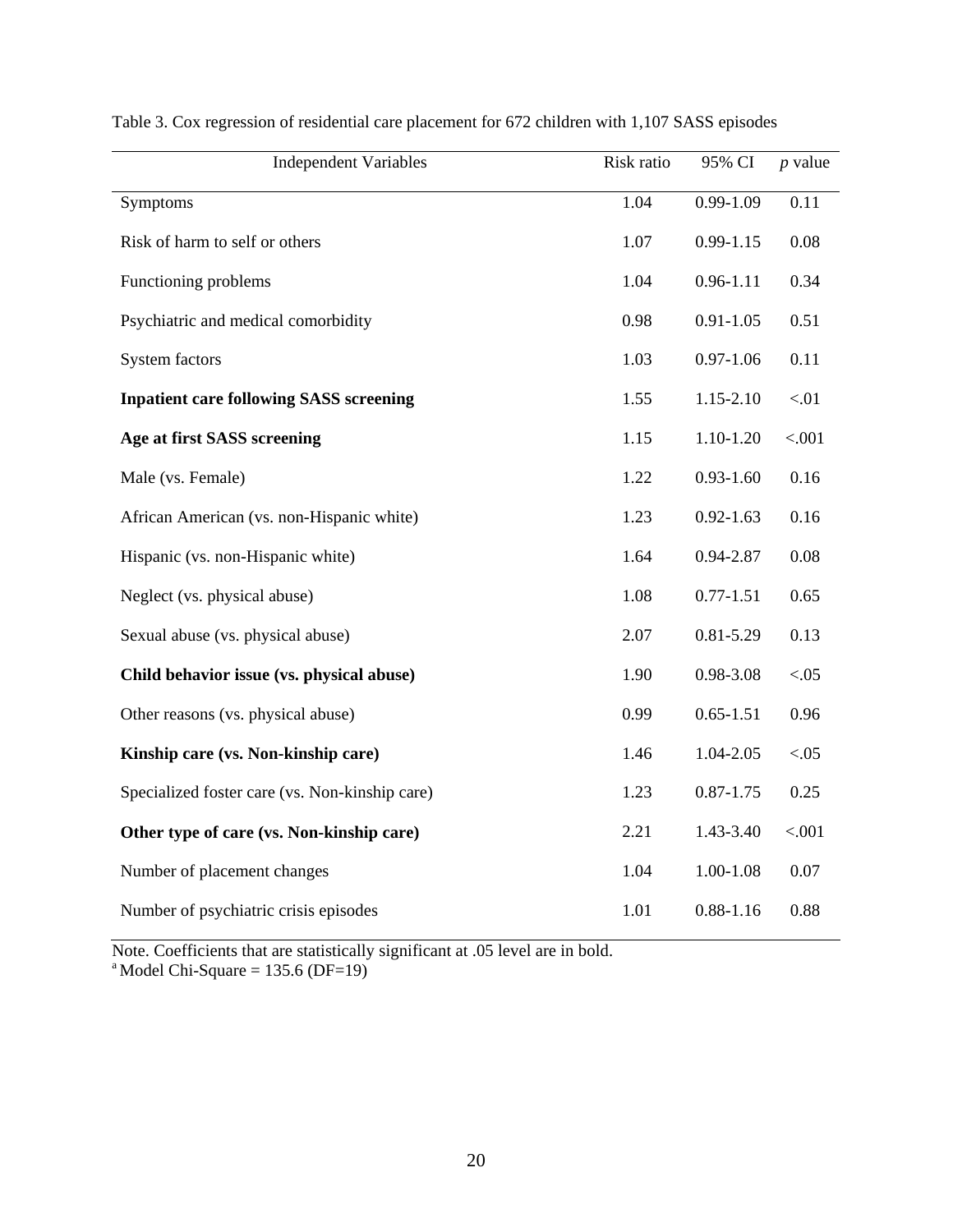# **References**

- Barth, R. P. (2002). *Institutions vs. foster homes: The empirical base for the second century of debate*. Chapel Hill, NC: UNC, School of Social Work, Jordan Institute for Families.
- Blankertz, L. E., Canaan, R. A., & Freedman, E. (1993). Childhood risk factors in dually diagnosed homeless adults. *Social Work, 38,* 587-596.
- Breland-Noble, A. M., Farmer, E. M. Z., Dubs, M. S., Potter, E., & Burns, B. J. (2005). Mental health and other service use by youth in therapeutic foster care and group homes. *Journal of Child and Family Studies, 14,* 167-180.
- Burns, B. J., Hoagwood, K., & Mrazek, P. J. (1999). Effective treatment for mental disorders in children and adolescents. *Clinical Child and Family Psychology Review, 2,* 199-254.
- Cooper, C. S., Peterson, N. L., & Meier, J. H. (1987). Variables associated with disrupted placement in a select sample of abused and neglected children. *Child Abuse & Neglect, 11,* 75-86.
- Cuddeback, G. S. (2004). Kinship family foster care: a methodological and substantive synthesis of research. *Children and Youth Services Review, 26,* 623-639.
- Fanshel, D. & Shinn, E. (1978). *Children in Foster Care: A Longitudinal Investigation* New York: Columbia University Press.
- Farmer, E. M., Dorsey, S., & Mustillo, S. A. (2004). Intensive home and community interventions. *Child and Adolescent Psychiatric Clinics of North America, 13,* 857-884.
- Friman, P. C., Evans, J., Larzelere, R., Williams, G., & Daly, D. L. (1993). Correspondence between child dysfunction and program intrusion: Evidence of a continuum of care across five child mental health programs. *Journal of Community Psychology, 21,* 227-233.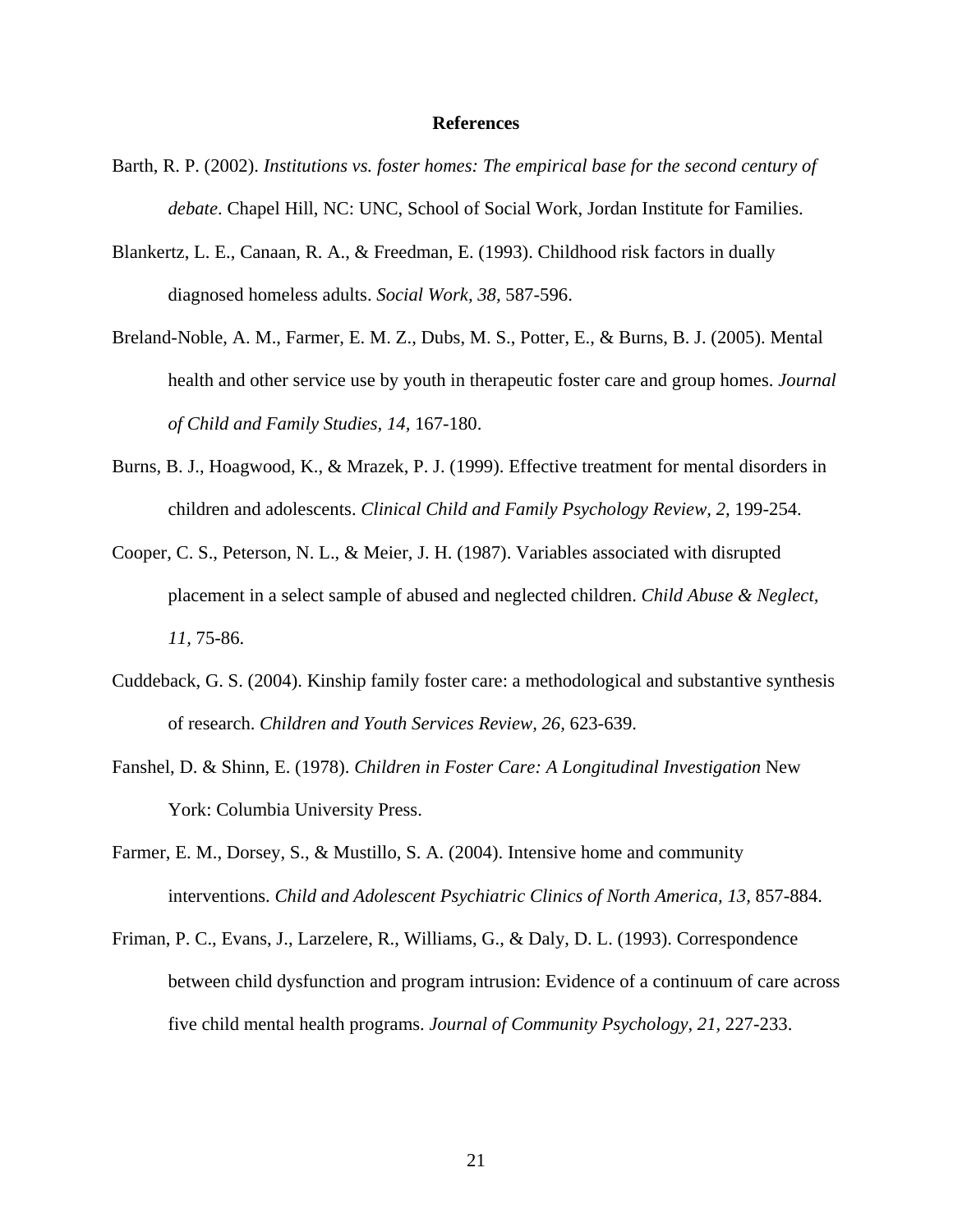- Gleeson, J. P., & Philbin, C. M. (1996). Preparing caseworkers for practice in kinship foster care: the supervisor's dilemma. *Clinical Supervisor, 14,* 19-34.
- Handwerk, M. L., Friman, P. C., Mott, M. A., Stairs, J. M. (1998). The relationship between program restrictiveness and youth behavior problems. *Journal of Emotional and Behavioral Disorders, 6,* 170-185.
- He, X. Z., Lyons, J. S., & Heinemann, A. W. (2004). Modeling crisis decision-making for children in state custody. *General Hospital Psychiatry, 26,* 378-383.
- Heflinger, C. A., Simpkins, C. G., & Foster, E. M. (2002). Modeling child and adolescent psychiatric hospital utilization: A framework for examining predictors of service use. *Children's Services: Social Policy, Research and Practice, 5,* 151-172.
- James, S., Landsverk, J., Slymen, D. J., & Leslie, L. K. (2004). Predictors of outpatient mental health service use - The role of foster care placement change. *Mental Health Services Research, 6,* 127-141.
- James, S., Leslie, L. K., Hurlburt, M. S., Slymen, D. J., Landsverk, J., Davis, I., Mathiesen, S. G., & Zhang, J. J. (2006). Children in out-of-home care: Entry into intensive or restrictive mental health and residential care placements. *Journal of Emotional and Behavioral Disorders, 14,* 196-208.
- Landsverk, J., Davis, I., Grander, W., Newton, R., & Johnson, I. (1996). Impact of psychosocial functioning in reunification from out-of-home placement. *Children and Youth Services Review, 18,* 447-462.
- Leichtman, M., Leichtman, M. L., Barber, C. C., & Neese, D. T. (2001). Effectiveness of intensive short-term residential treatment with severely disturbed adolescents. *American Journal of Orthopsychiatry, 71,* 227-235.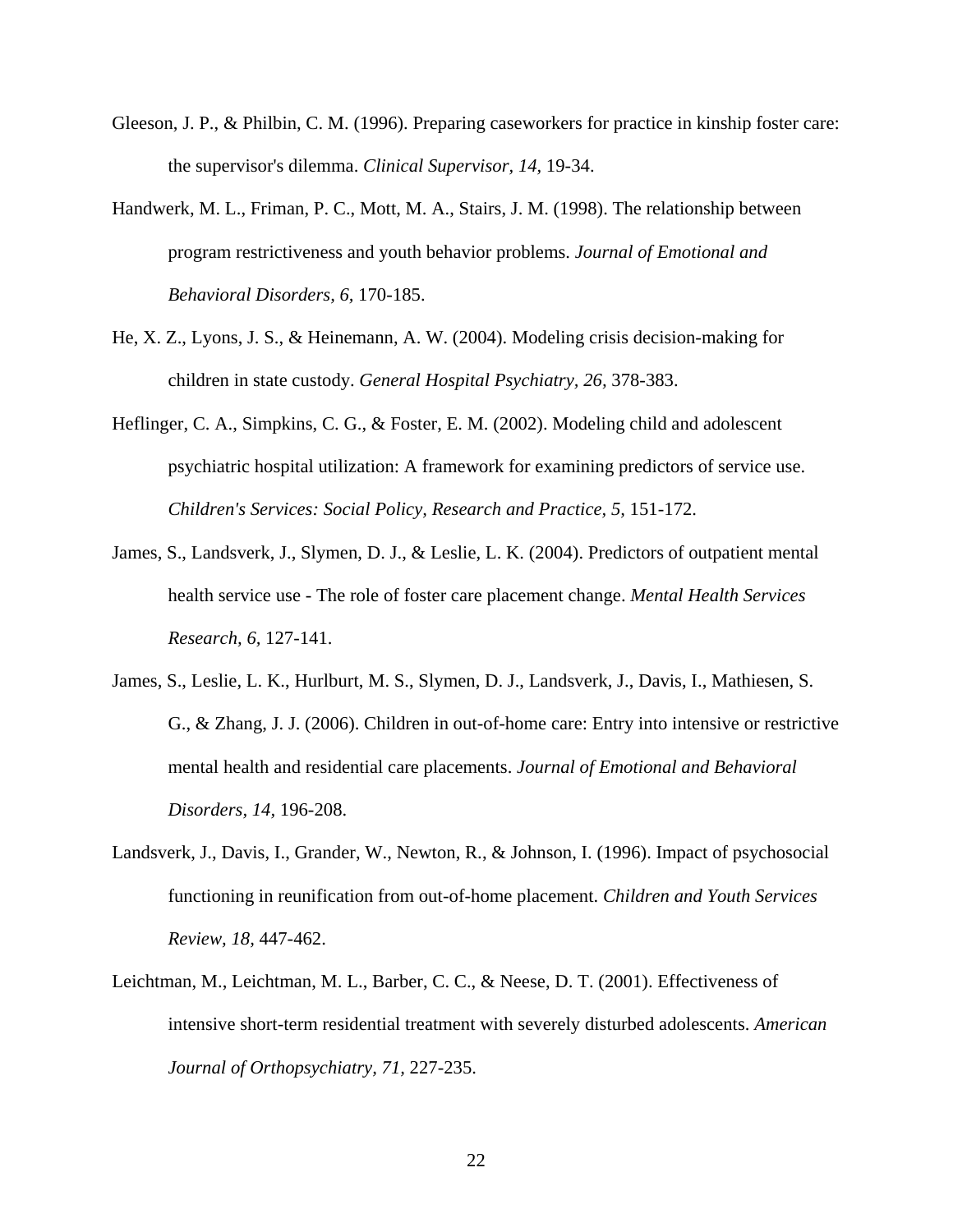- Leon, S. C., Lyons, J. S., Uziel-Miller, N. D., Rawal, P., Tracy, P., & Williams, J (2000). Evaluating the use of psychiatric hospitalization by residential treatment centers. *Journal of American Academy of Child & Adolescent Psychiatry, 39,* 1496-1507.
- Leon, S. C., Uziel-Miller, N. D., Lyons, J. S., Tracy, P. (1999). Psychiatric hospital service utilization of children and adolescents in state custody. *Journal of American Academy of Child & Adolescent Psychiatry,* 38: 305-310.
- Leventhal, B. L. (2002). Foreword. In: *On Transitions from Group Care: Homeward Bound*, Epstein RA, Zimmerman, D. P., ed. New York: The Haworth Press, pp xi-xvii.
- Lyons, J. S. (2004). *Redressing the Emperor: Improving Our Children's Public Mental Health System* Westport, CT: Praeger.
- Lyons, J. S., Libman-Mintzer, L. N., Kisiel, C. L., & Shallcross, H. (1998). Understanding the mental health needs of children and adolescents in residential treatment. *Professional Psychology-Research and Practice* 29: 582-587.
- Lyons, J. S., Terry, P., Martinovich, Z., Peterson, J., & Bouska, B. (2001). Outcome trajectories for adolescents in residential treatment: A statewide evaluation. *Journal of Child and Family Studies, 10,* 333-345.
- Newton, R. R., Litrownik, A. J., & Landsverk, J. A. (2000). Children and youth in foster care: Disentangling the relationship between problem behaviors and number of placements. *Child Abuse & Neglect, 24,* 1363-1374.
- Penzerro, R. M., & Lein, L. (1995). Burning their bridges: Disordered attachment and foster care. *Child Welfare, 74,* 351-366.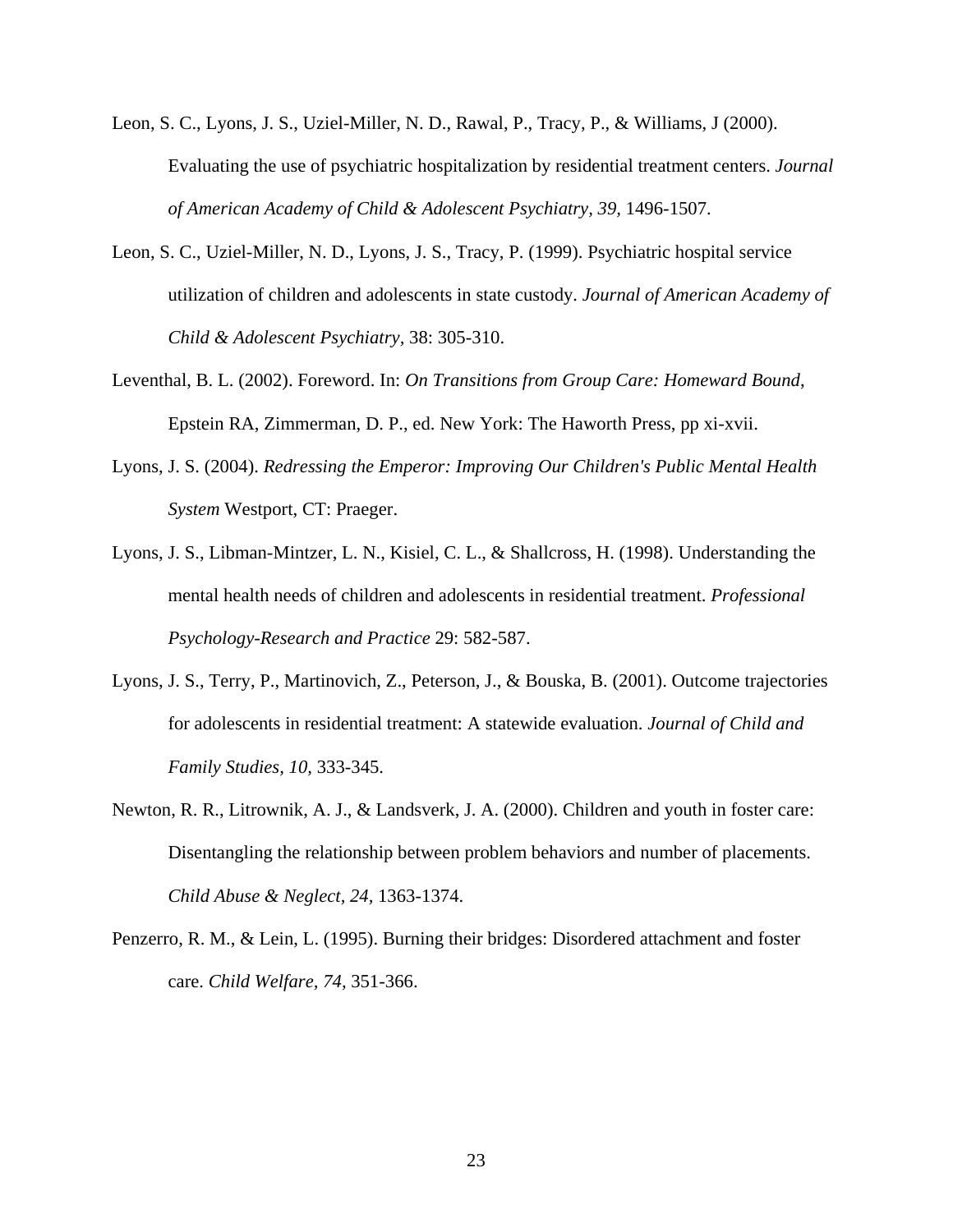- Rubin, D. M., Alessandrini, E. A., Feudtner, C., Mandell, D. S., Localio, A. R., & Hadley, T. (2004). Placement stability and mental health costs for children in foster care. *Pediatrics,* 113, 1336-1141.
- Shireman, J. F. (2003). *Critical Issues in Child Welfare.* New York: Columbia University Press.
- Terling-Watt, T. (2001). Permanency in kinship care: An exploration of disruption rates and factors associated with placement disruption. *Children and Youth Services Review, 23,* 111-126.
- U.S. Department of Health and Human Services. (2006). *The AFCARS report.* [On-line] Retrieved April 8, 2007.

http://www.acf.hhs.gov/programs/cb/stats\_research/afcars/tar/report13.htm

- U.S. Department of Health and Human Services Administration for Children and Families. (2006). *Child welfare policy manual.* [On-line] Retrieved April 8, 2007. http://www.acf.hhs.gov/j2ee/programs/cb/laws\_policies/laws/cwpm/policy.jsp?idFlag=1
- U.S. Department of Health and Human Services. (2000). *Report of the Surgeon General's conference on children's mental health: A national action agenda.* [On-line] Retrieved April 18, 2007. http://www.surgeongeneral.gov/topics/cmh/childreport.htm
- U. S. General Accounting Office. (2003). *Child welfare and juvenile justice: Federal agencies could play a stronger role in helping states reduce the number of children placed solely to obtain mental health services.* GAO-03-397. [On-line] Retrieved March 23, 2005. http://www.gao.gov/new.items/d03397.pdf#search=%22general%20accounting%20office %20GAO-03-397%22
- Wells, K., & Whittington, D. (1993). Characteristics of youths referred to residential treatment: Implications for program design. *Children and Youth Services Review, 15,* 195-217.